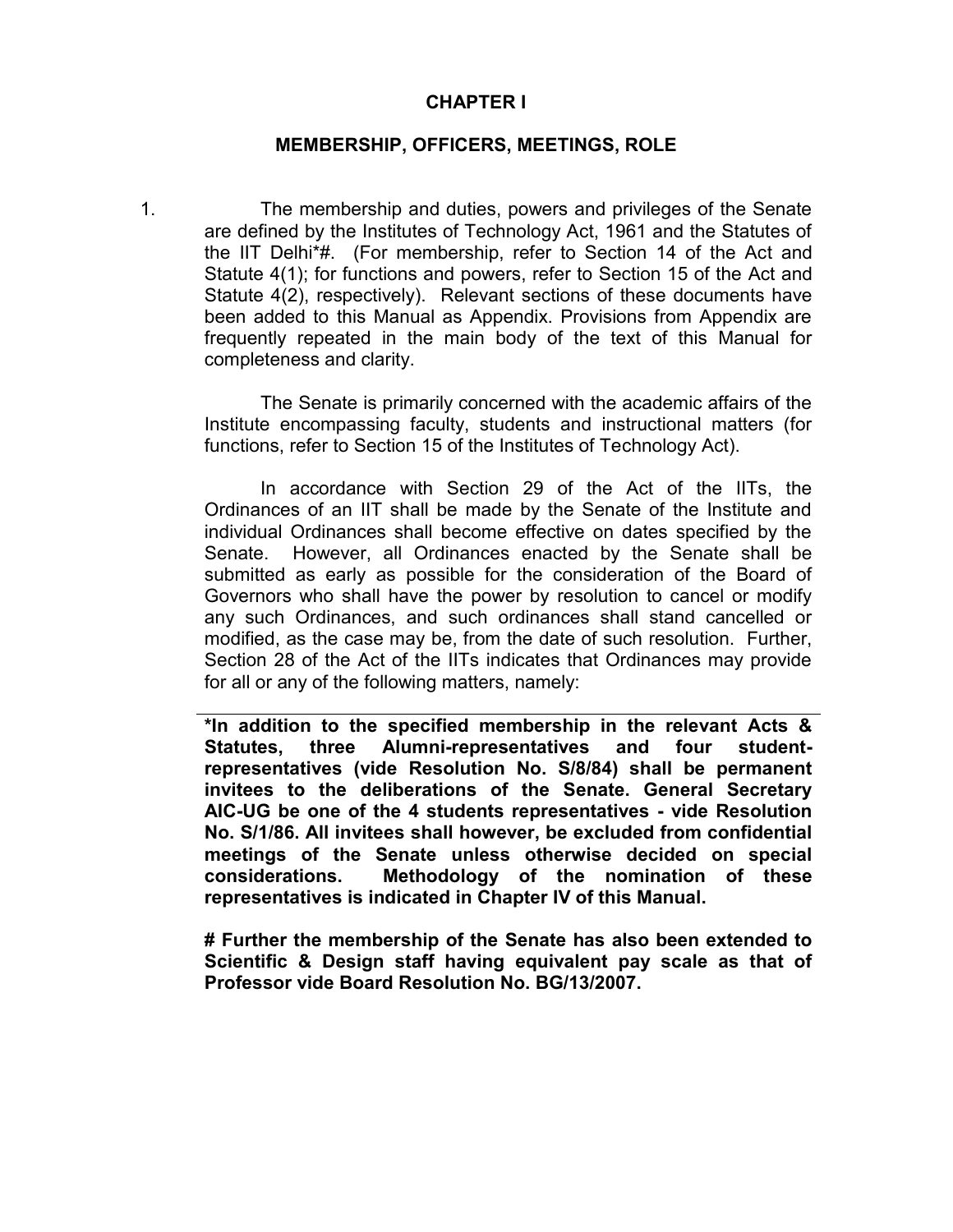- (a) the admission of the student to the Institute;
- (b) the courses of study to be laid down for all degrees and diplomas of the Institute;
- (c) the conditions under which students shall be admitted to the degree or diploma courses and to the examinations of the Institute, and shall be eligible for degrees and diplomas;
- (d) the conditions of award of the fellowships, scholarships, exhibitions, medals and prizes ;
- (e) the conditions and mode of appointment and duties of examining bodies, examiners and moderators;
- (f) the conduct of examinations;
- (g) the maintenance of discipline among the students of the Institute; and
- (h) any other matter which by this Act or the Statutes is to be or may be provided for by the Ordinances.
- 2. The duties and responsibilities of the Senate are exercised through the following agencies:
- (i) The Senate;
- (ii) The Boards and Standing Committees of the Senate; and
- (iii) The Academic Departments and Centres.

The duties and responsibilities of the first two of these agencies are specified in this Manual.

- 3. The Director shall *ex officio*, be the Chairman of the Senate and, if present, shall preside all meetings of the Senate. In his absence the Deputy Director shall preside and in the absence of both the Director and the Deputy Director, the senior-most of the Professors present shall preside at the meeting (Statute 4(6). The Registrar shall act as the Secretary of the Senate (Section 19.2 of the Act).
- 4. The Senate shall meet as often as necessary but not less than four times during a calendar year (Statute 4.3). At the last scheduled meeting of any calendar year, the Senate shall decide the schedule of meetings for the next calendar year.
- 5. Meetings of the Senate shall be convened by the Chairman of the Senate either on his own initiative or on a requisition signed by not less than 20% of the members of the Senate. A requisitioned meeting shall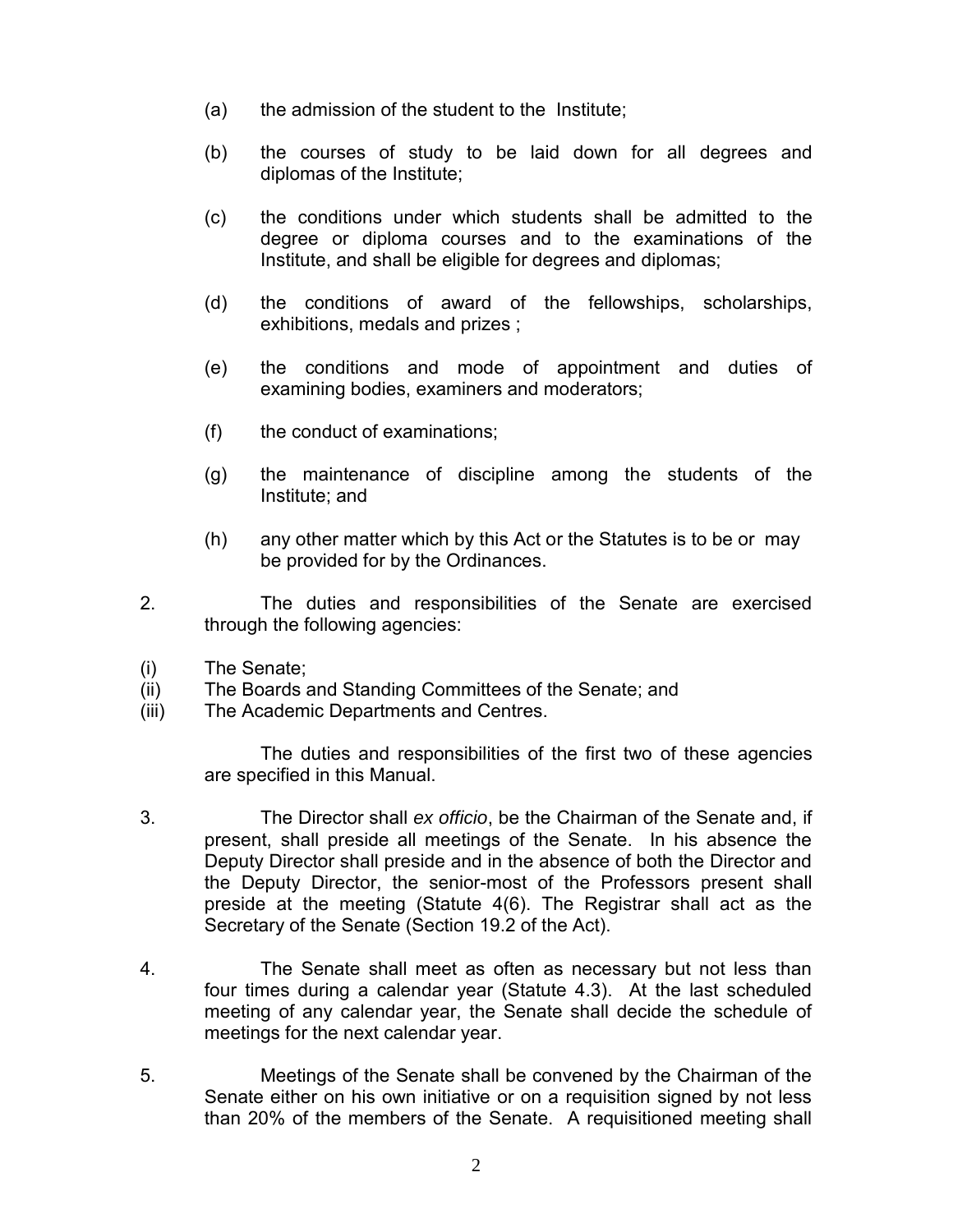be a special meeting to discuss only those items of Agenda for which the requisition is made. The requisitioned meeting shall be convened by the Chairman of the Senate on a date and time convenient to him within 15 days of the notice given for such a requisition (Statute 4.4).

However, the Director may call an emergency meeting of the Senate at short notice to consider urgent special issues. (Statute 4.8)

6. A written notice for every regular and special meeting of the Senate together with the agenda shall be sent to every member (excluding those currently away from the Institute on lien / leave ex-India) of the Senate by the Secretary at least a week before the meeting. The Chairman may, however, permit inclusion of any item for discussion without prior notice (Statute 4.7).

Senate members absent from the Institute on lien / leave should not be counted as continuing to be members of the Senate and that notice for Senate meetings should not be sent to such members. The minutes of the Senate meetings will, however, be sent to them.

- 7. One third of the total number of the members of the Senate shall form a quorum for a meeting of the Senate (Statute 4.5). However, Senate members absent from the Institute on 'leave / lien' shall not be counted towards quorum for the meeting.
- 8. The minutes of the proceedings of a meeting of the Senate shall be drawn up by the Secretary and sent to all members of the Senate present in India (unless under special circumstances the Senate rules otherwise) inviting their comments to the same. The minutes along with the comments from members shall be placed for confirmation at the next meeting of the Senate and, upon confirmation, shall be signed by the Chairman. The record of minutes shall be maintained by the Secretary of the Senate for future reference and inspection during office hours by members of the Senate, the Board of Governors and the Council of the IITs (Statute 4.10).
- 9. The Senate shall nominate two professors of the Institute who shall serve as representatives of the Senate on the Board of Governors (Section 11(e) of the Act). Professors absent from the Institute on 'lien / leave' shall however not be considered for nomination. The procedure for nomination of the Senate nominees is outlined in Chapter IV of the Senate Manual.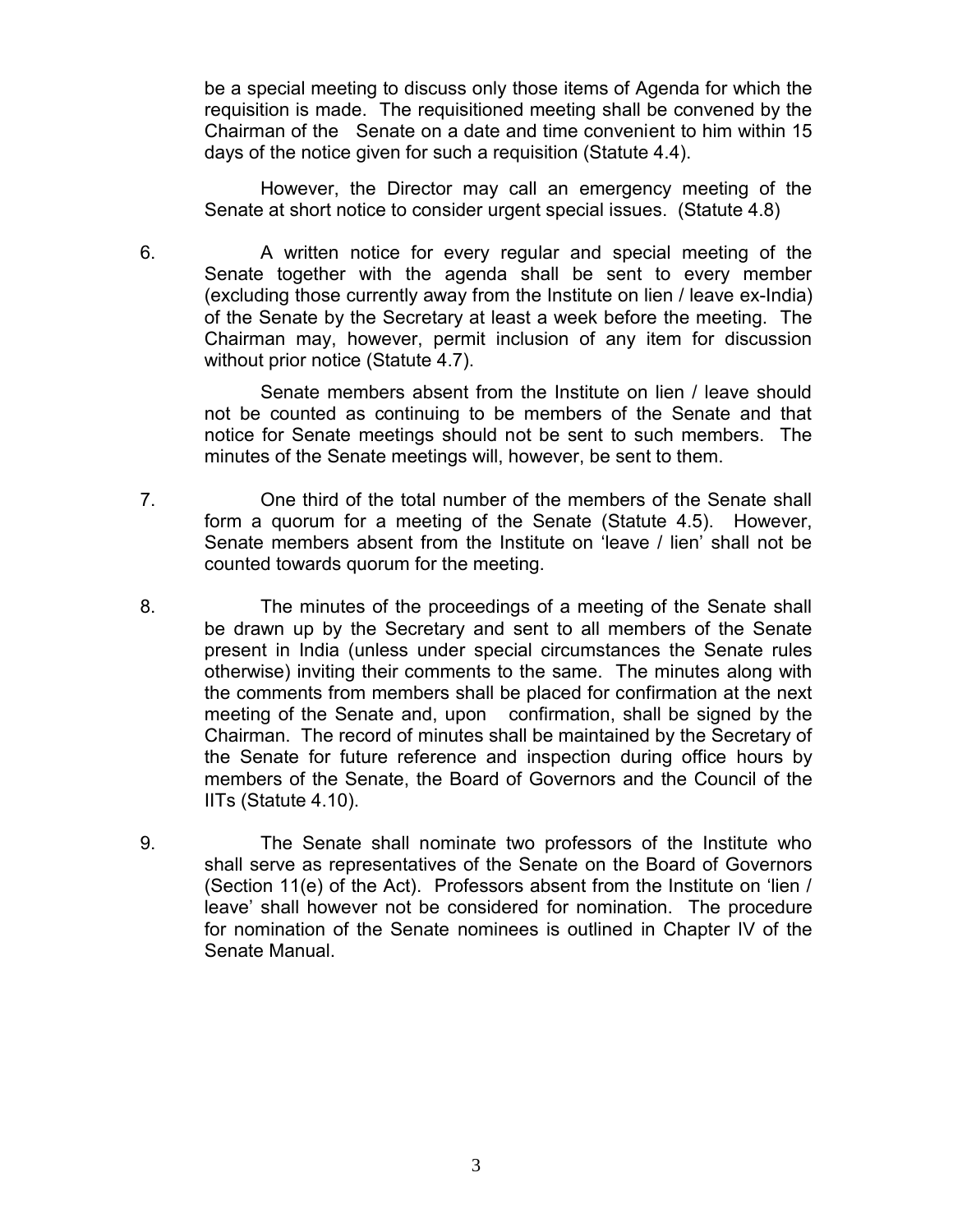#### **CHAPTER II**

#### **BOARDS AND STANDING COMMITTEES OF THE SENATE - GENERAL PROVISIONS**

- 10. The Senate shall define and limit the duties and powers of its Boards and Standing Committees and shall hold these Boards and Standing Committees responsible for the performance of their duties and the exercise of their powers.
- 11. Ordinarily, each Board and Standing Committee is responsible to the Senate which appoints it. However, the Director may assign additional duties to any Board / Standing Committee and in the discharge of such additional duties, the Board / Standing Committee shall be answerable only to the Director.
- 12. The Boards and Standing Committees currently recognized by the Senate are:
	- (i) Board for Undergraduate Studies (BUGS);
	- (ii) Board for Postgraduate Studies and Research (BPGS&R);
	- (iii) Advisory Committee for the Library (ACL);
	- (iv) Board for Education & Research Planning (BERP);
	- (v) Board for Industrial Research and Development (BIRD);
	- (vi) Executive Committee of the Senate (ECS);
	- (vii) Student Affairs Council (SAC);
	- (viii) Boards for Departments / Centres.
	- (ix) Computer Users Committee (CUC)
	- (x) Advisory Committee for Continuing Education Programme (CEP)
	- (xi) Student-Teacher Interaction Committee (STIC)
	- (xii) Alumni Affairs Committee and
	- (xiii) Overall Curriculum Development Committee (OCDC)
- 13. The Boards and Standing Committees shall be composed of members of the Senate, other members of the Faculty of the Institute, duly registered students of the Institute and experts from outside the Institute, nominated by the Senate in accordance with procedures that may be laid down by it from time to time. For purposes of the Senate procedure a member of the Faculty shall mean a "person" belonging to the teaching and / or research staff of the Institute and having the rank of not less than Assistant Professor or its equivalent. In the case of a "person" holding a position not clearly identifiable as above, the Senate shall decide whether he will be a member of the Faculty for the purpose of the Senate procedures.
- 14. The Senate may appoint other committees (both permanent and ad hoc) to carry out specific tasks that may be laid down by the Senate (sub-statute 2(d) & (e) of Statute 4 refers). The members of such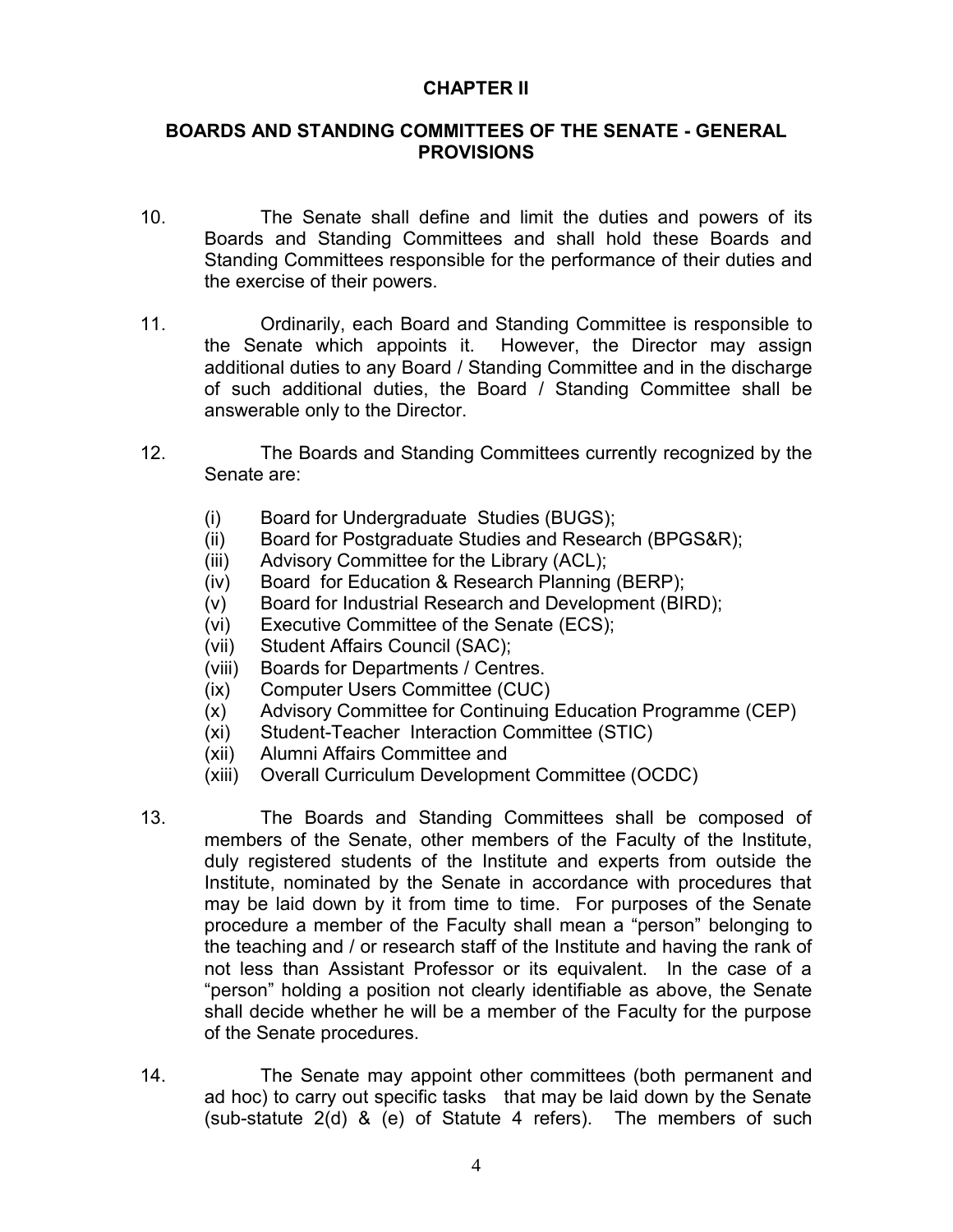committees shall be chosen from amongst the members of the Senate, other members of the Faculty of the Institute, duly registered students of the Institute, and experts from outside the Institute in accordance with procedures that may be laid down from time to time by the Senate.

- 15. The constitution and tenure of members of the Boards and Standing Committees shall be as specified for each Board / Standing Committee in Chapter III of the Senate Manual. The terms of office of all members except student-members on Boards / Standing Committees of the Senate shall commence on the 1<sup>st</sup> of September of every year for which they are nominated. A replacement, if any, shall serve from the date of his appointment on the Board / Committee concerned until the end of the tenure of the member he has replaced. The term of office of student-members on Boards / Standing Committees of the Senate shall commence from the date of their nomination/election.
- 16. The members and Chairman of the Boards / Standing Committees of the Senate shall be appointed according to the procedure outlined in Chapter IV of the Senate Manual for each Board / Standing Committee. The Chairman of each Board / Standing Committee shall preside over the meetings of their respective Boards / Standing Committees.
- 17. The Secretaries of all Boards / Standing Committees excepting Boards for Departments / Centres shall submit to the Senate the minutes of the meetings of their respective Boards / Standing Committees after they have been confirmed by the concerned Board / Standing Committee. Any recommendation requiring specific consideration / approval of the Senate shall be submitted as a separate item highlighting the recommendations of the concerned Board / Standing Committee.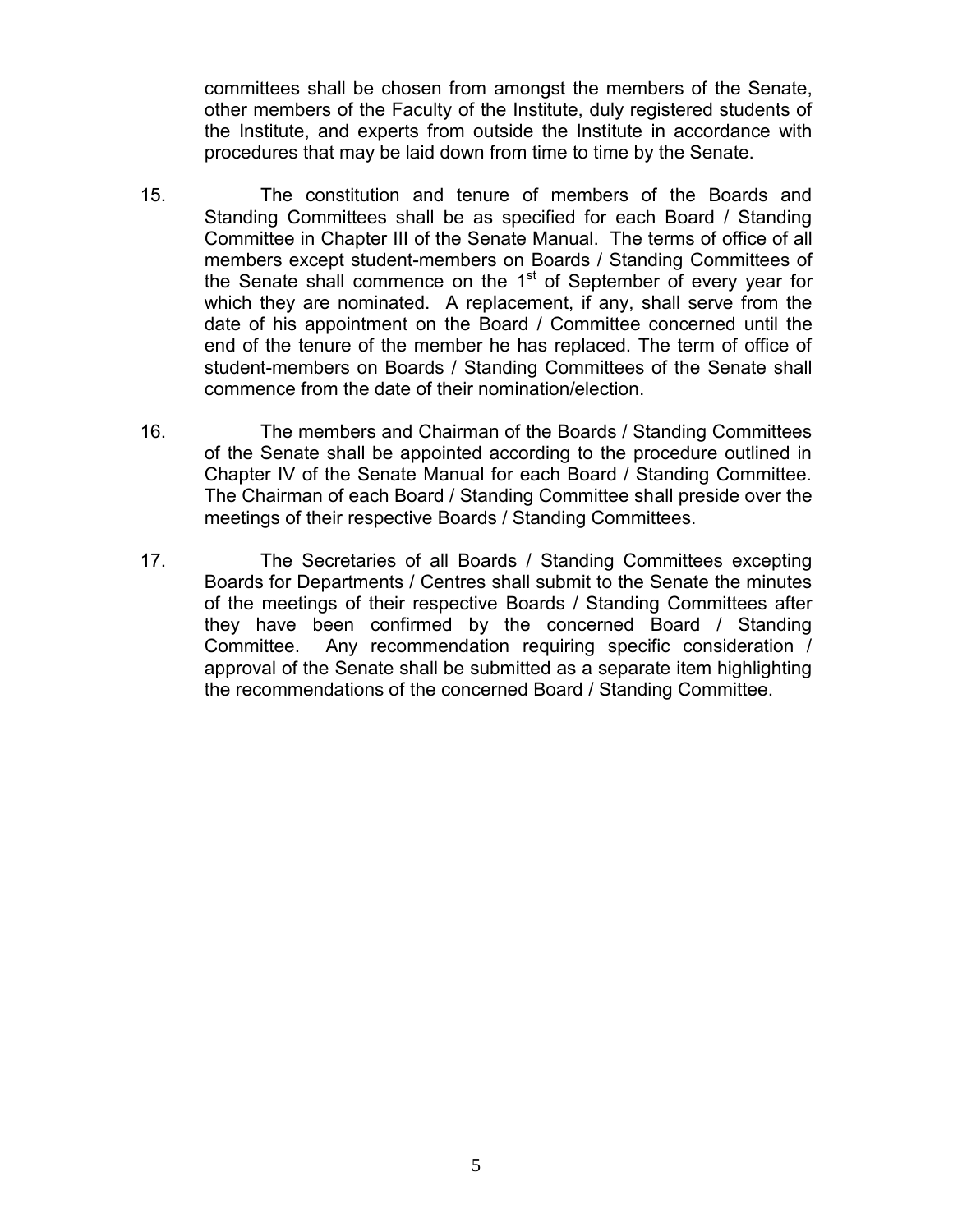#### **CHAPTER III**

#### **BOARDS AND STANDING COMMITTEES; THEIR COMPOSITION, DUTIES AND RESPONSIBILITIES**

#### **18. Board of Undergraduate Studies (BUGS)**

- (i) The Board shall consist of the following members:
	- (a) One representative of each academic department with at least 50% of the nominees being Senate members;
	- (b) Two members of the Senate with a tenure of two years and with 50% nominees retiring each year.
	- (c) Dean of Postgraduate Studies & Research or his nominee from amongst the members of the Board of Postgraduate Studies & Research (BPGS&R);
	- (d) Chairman of Admissions (ex-officio);
	- (e) Three student representative(s) two from AIC and one from SAC, be made permanent invitees to the BUGS meetings.
	- (f) Associate Dean (Academic), (Ex-officio)
	- (g) Chairman, Grades & Registration (UGS)
- (ii) The Director shall appoint an Administrative Officer of the Institute to serve as a non-Member-Secretary of the Board.
- (iii) The representatives of the Departments shall be nominated by the respective Boards for the Departments. Senate nominees shall be nominated by the Senate. The Chairman of admissions shall be The Chairman of admissions shall be. appointed by the Director. The student-representatives, shall be nominated by the Student Affairs Council.
- (iv) In addition to the composition specified in Section 18(i) of this Manual, the Chairman of the Senate may make one additional nomination to the Board.
- (v) Faculty members on the Board other than its Chairman and those in an ex-officio capacity shall serve on the Board for two years with half of them, retiring each year. However, student members shall serve for one year only.
- (vi) The Board shall meet at least four times in a semester with 50% of its membership serving as a quorum. If a member representing Department / Centre / Senate fails to attend three consecutive meetings without leave of absence from the Board of UG Studies / Dean UG Studies, he shall ceased to be a member of the Board of UGS and the Department / Centre / Senate represented by him shall be requested to nominate another representative in his place.
- (vii) The Chairman of the Board shall be chosen by the Director from amongst the professors. The Chairman so appointed shall be assigned additional administrative responsibility by the Director and designated as Dean, UG Studies. The tenure as Dean, UG Studies shall not exceed three years.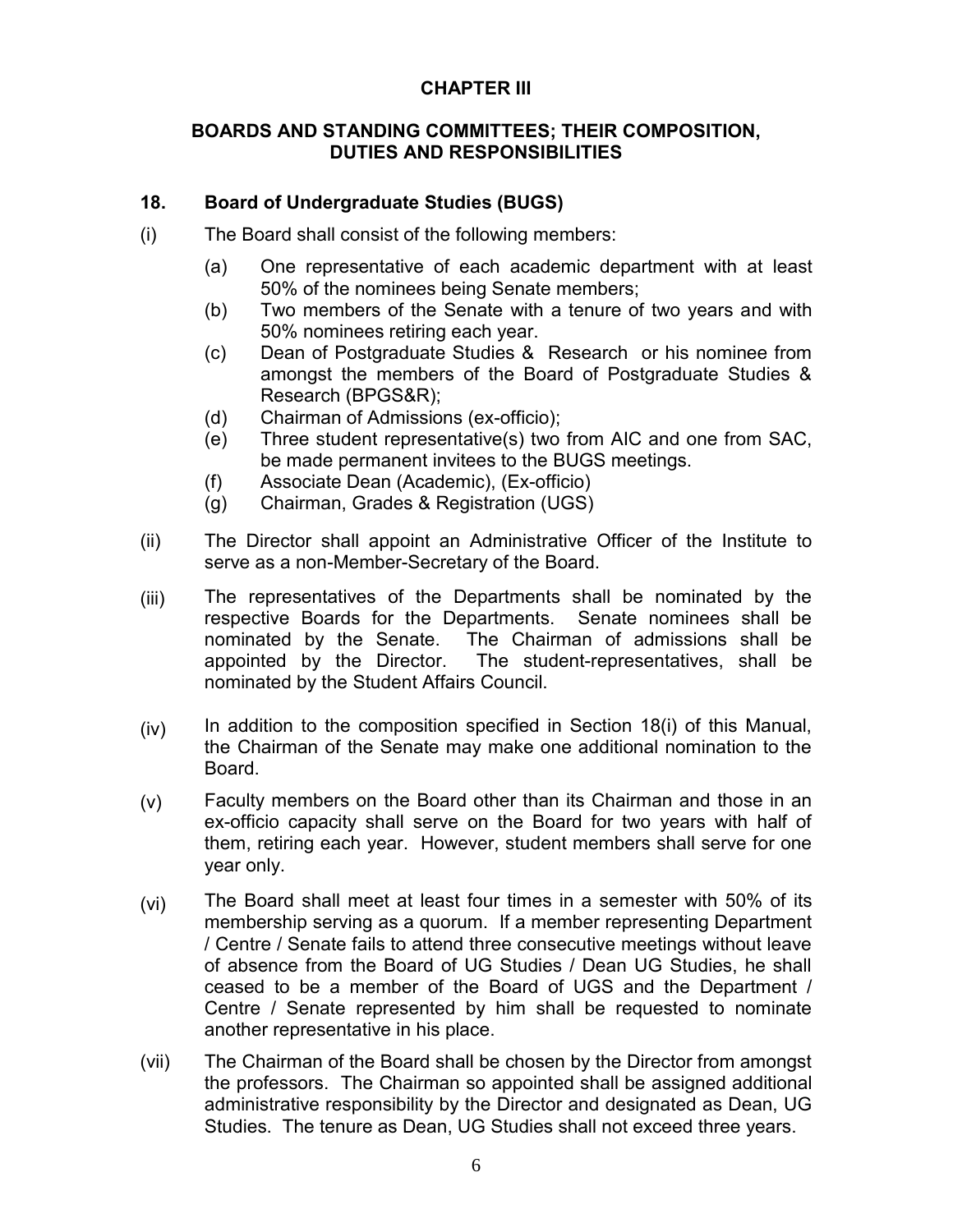- (viii) The Board shall continue to function on the expiry of its term until a new Board is constituted by the Senate. However, the period of extension shall in no case exceed three months.
- (ix) The duties and responsibilities of this Board shall be to formulate Institute level policy and to co-ordinate as well as review undergraduate curricular activity including (a) Scholarships; (b) Courses and their curricula; (c) Time tabling; (d) Evaluation of academic performance of students; (e) Academic awards' and (f) Practical training.
- (x) The student-representatives on the Board shall be present only for items that are not of confidential nature.
- (xi) If need arises, the Chairman Senate may on behalf of the Senate approve any minor deviations / adjustments in the requirement that atleast 50% of the nominees of the Departments / Centres on the Board, be Senate Members.

#### **19. Board of Postgraduate Studies & Research (BPGS&R)**

- (i) The Board shall consist of the following members:-
	- (a) One representative of each Academic Department and Centre having a strength of more than 10 faculty members as well as a representative from half of the other Centres by rotation with at least 50% of the nominees being Senate members;
	- (b) Two members of the Senate with a tenure of two years and with 50% nominees retiring each year.
	- (c) Dean of Undergraduate Studies or his nominee from amongst the members of the Board of Undergraduate Studies (BUGS);
	- (d) Three student-representative(s) one each from Ph.D., M.Tech. & M.Sc. Programmes be made permanent invitees to BPGS meetings.
	- (e) Chairman, GATE, (Ex-officio)
	- (f) Chairman, Grades and Registration (PG)
	- (g) Associate Dean, (Academic), (Ex-officio)
- (ii) The Director shall appoint an Administrative Officer of the Institute to serve as a non-Member-Secretary of the Board.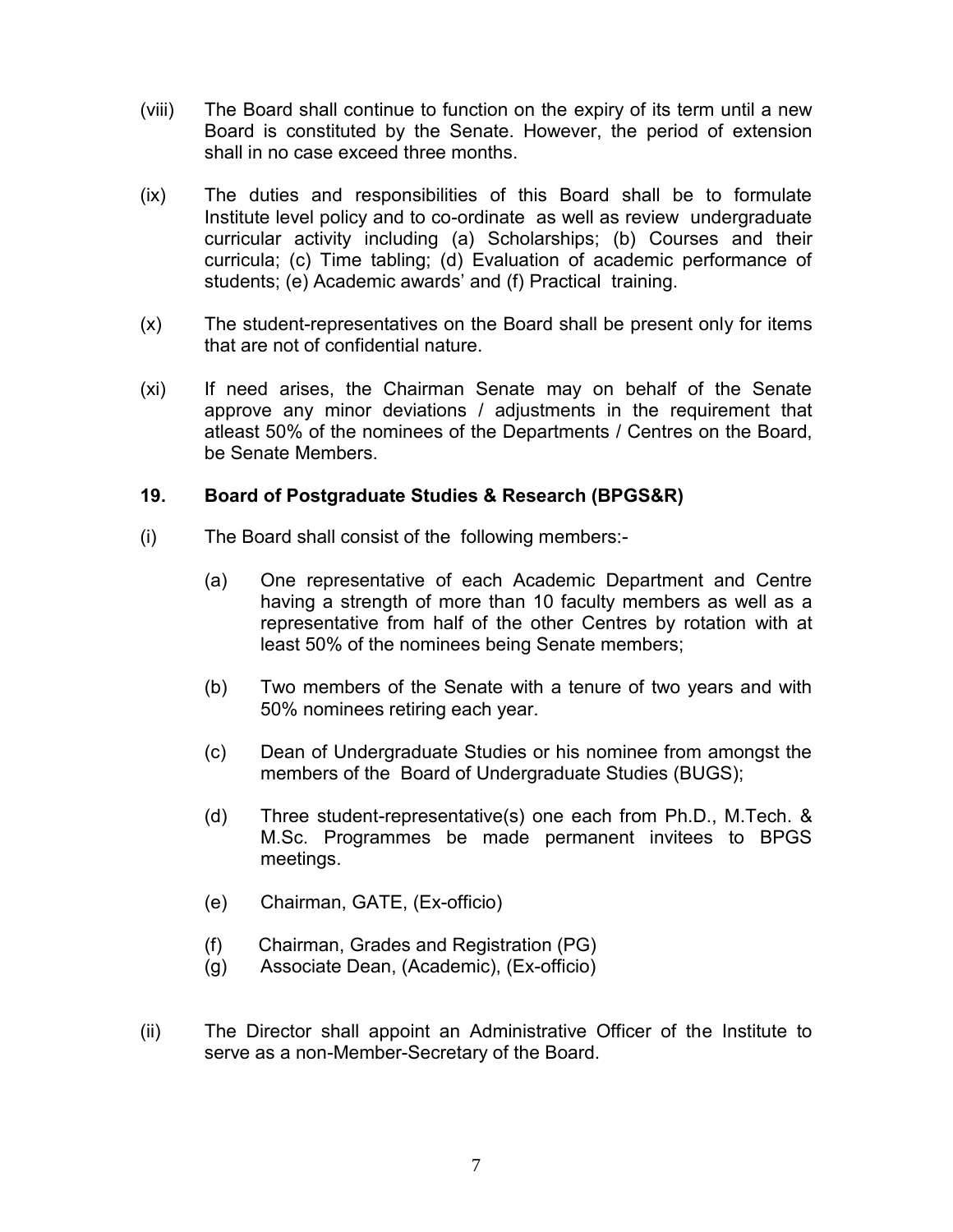(iii) The representatives of the Departments / Centres shall be nominated by the respective Boards for the Departments / Centres. The Senate nominee shall be nominated by the Senate. The student-representatives

shall be nominated by the Student Affairs Council. A faculty member registered for a degree at the Institute is ineligible to serve on the Board as long as he is registered for the degree.

- (iv) In addition to the composition specified in Section 19(i) of this Manual, the Chairman of the Senate may make one additional nomination to the Board.
- (v) Faculty members on the Board other than its Chairman and those in an ex-officio capacity, shall serve on the Board for two years with half of them retiring each year. However, student members shall serve for one year only.
- (vi) The Board shall meet at least four times in a semester with 50% of its membership serving as a quorum. If a member representing a Department / Centre / Senate fails to attend three consecutive meetings without leave of absence from the Board of PG Studies / Dean PGS&R, he shall cease to be a member of the Board of PGS&R and the Department / Centre / Senate represented by him shall be requested to nominate another representative in his place.
- (vii) The Chairman of the Board shall be chosen by the Director from amongst the Professors. The Chairman so appointed shall be assigned additional administrative responsibility by the Director and designated as Dean, PGS&R. The tenure as Dean, PGS&R shall not exceed three years.
- (viii) The Board shall continue to function on the expiry of its term until a new Board is constituted by the Senate. However, the period of extension shall in no case exceed three months.
- (ix) The duties and responsibilities of the Board shall be to formulate Institute level policy and to co-ordinate as well as review postgraduate curricular activity including (a) Admissions and scholarships: (b) Courses and their curricula; (c) Evaluation of academic performance of students; and (d) Research activities of students.
- (x) The student-members shall be present only for items that are not of a confidential nature.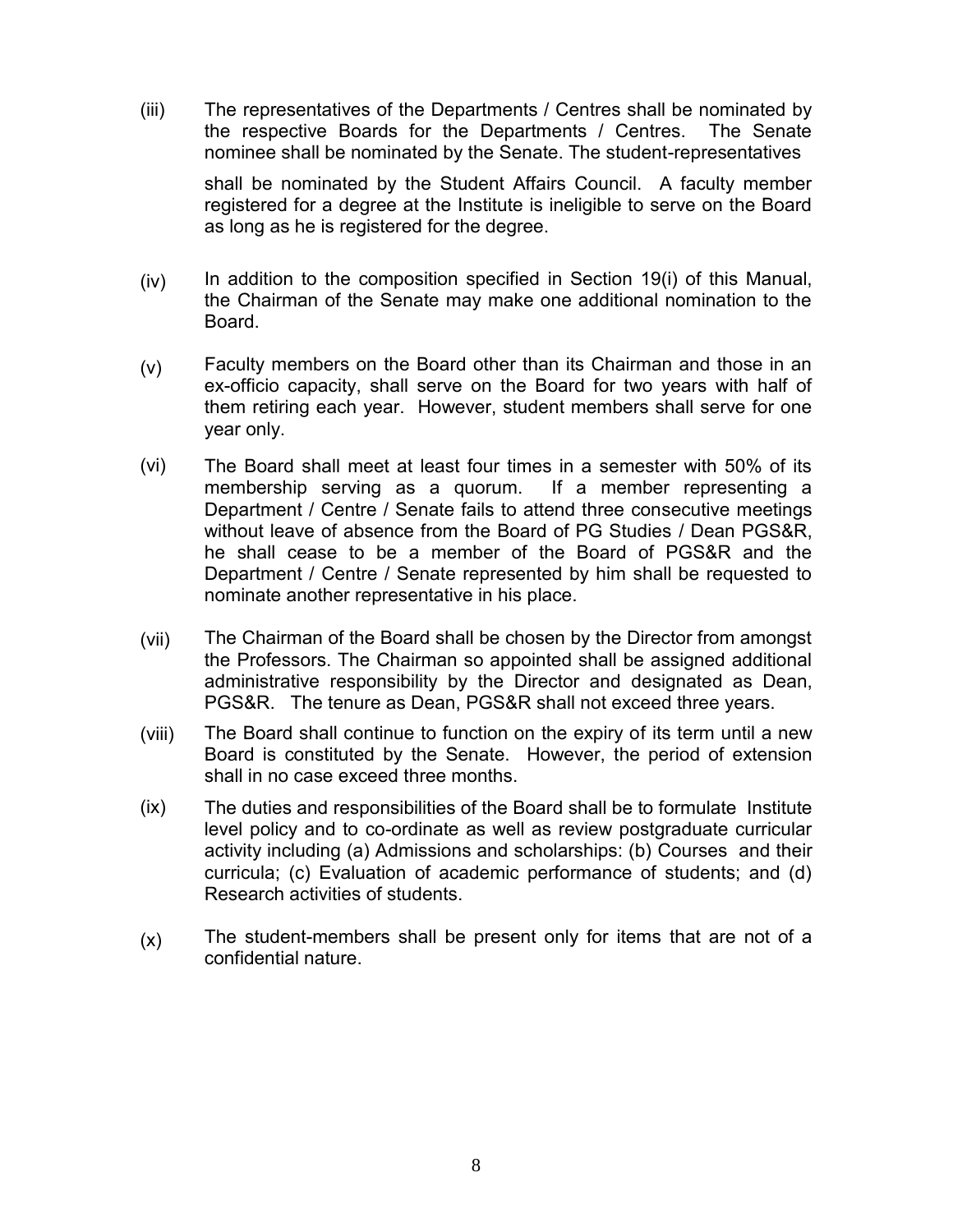## **20. Advisory Committee for the Library (ACL)**

- (i) The Committee shall consist of the following members:
	- (a) One representative of each Academic Department/Centre with at least 50% of the nominees being Senate members;
	- (b) Two members of the Senate with a tenure of two years and with 50% nominees retiring each year.
	- (c) Four students of the Institute;
	- (d) Librarian (ex-officio)
	- (e) Officer Incharge Hindi Cell as special invitee (Ex-officio).
- (ii) In addition to the composition specified in Section 20(i) of this Manual, the Chairman of the Senate may make an additional nomination to the Committee.
- (iii) The Chairman of the Committee shall be appointed by the Director from amongst the professorial members of the Committee. The tenure of the Chairman shall not exceed three years.
- (iv) The Librarian shall act as Member-Secretary of the Committee.
- (v) The representatives of the Departments / Centres shall be nominated by the respective Boards for the Departments / Centres. Senate nominees shall be nominated by the Senate. The student representatives shall be nominated by the Student Affairs Council. The Librarian shall serve as a member in an ex-officio capacity.
- (vi) Faculty members on the Committee other than its Chairman shall serve on the Committee for two years with half of them retiring each year. However, student-members shall serve for one year only.
- (vii) The Committee shall meet at least four times in a semester with 50% of its membership serving as a quorum. If a member representing a Department / Centre / Senate fails to attend three consecutive meetings without leave of absence from the Advisory Committee of the Library / Chairman Advisory Committee of the Library, he shall cease to be a member of the Advisory Committee of the Library and the Department / Centre / Senate represented by him shall be requested to nominate another representative in his place.
- (viii) The Committee shall continue to function on the expiry of its term until a new Committee is constituted by the Senate. However, the period of extension shall in no case exceed three months.
- (ix) The duties and responsibilities of this Committee shall be to act as a "Library Users Advisory Committee" and to advise the Senate and the Director on policy matters pertaining to the Library.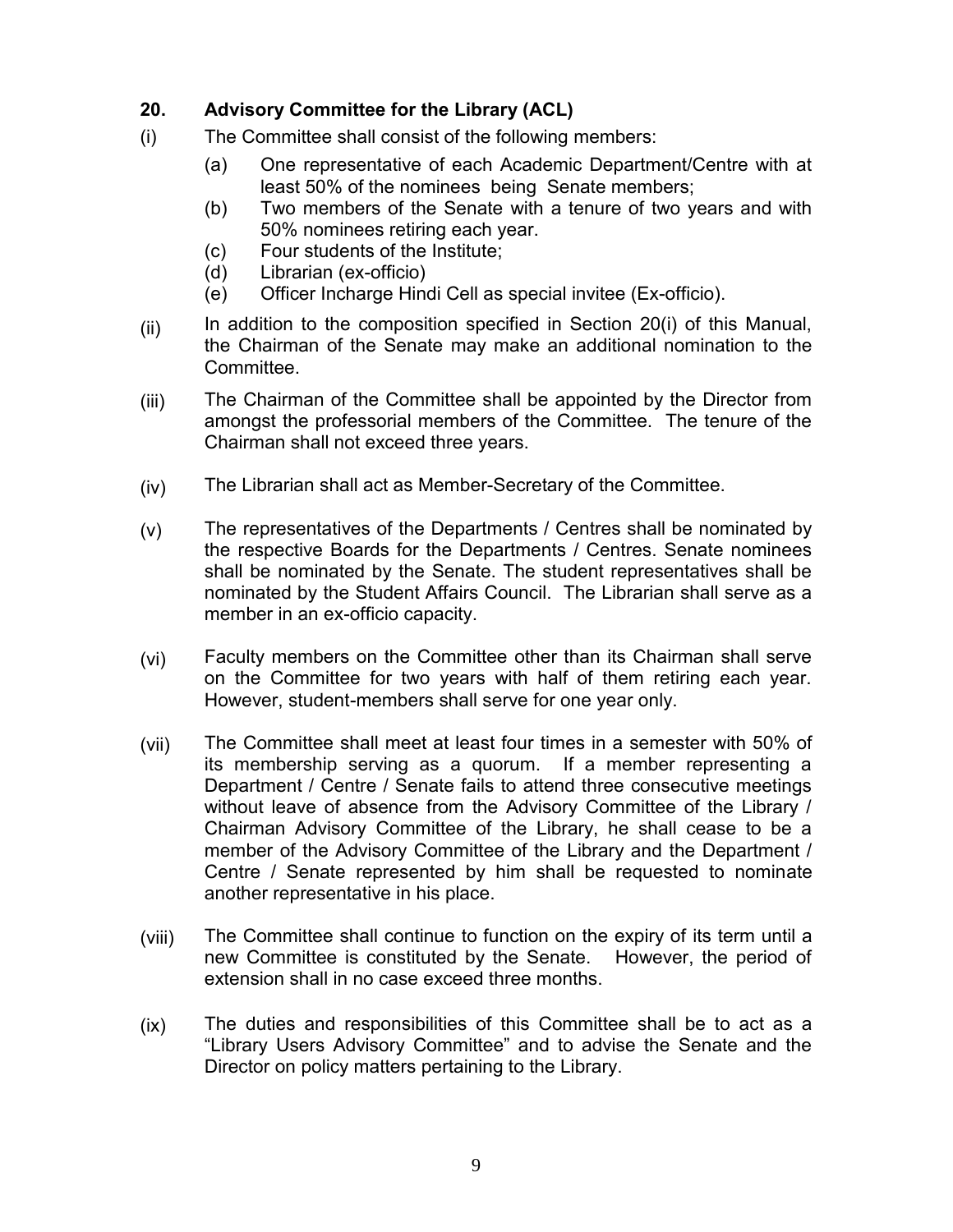### **21. Board for Education & Research Planning (BERP)**

- (i) The Board shall consist of the following members:
	- (a) Chairman of the Senate (ex-officio);
	- (b) Dy. Directors (ex-officio);
	- (c) All Deans of the Institute (ex-officio);
	- (d) Three nominees of the Executive Committee of the Senate from amongst Senate members who have served as a Head of Department or Dean, one each from; (i) Engineering Departments; (ii) Science and Humanities Departments and (iii) Centres, chosen in such a way that they belong to Departments / Centres, other than those to which the incumbent Deputy Director / Deans of the Institute belong.
- (ii) An Administrative Officer / Professor of the Institute shall be nominated by the Director as Secretary of the Board. In the event the person nominated as Secretary is a Professor he shall serve as Member-Secretary.
- (iii) The Chairman of the Senate, the Deputy Directors and the Deans of the Institute shall serve as members in an ex-officio capacity.
- (iv) The ex-officio members shall serve on the Board as long as they continue to hold the particular office by virtue of which they are members of the Board. The nominees of the Executive Committee of the Senate shall serve a concurrent term of two years. They shall continue to serve on the Board until new nominations have been made by the Executive Committee of the Senate. However, the period of extension shall in no case exceed three months.
- (v) The Board shall meet atleast four times in a semester with 50% of its membership serving as a quorum. If a member representing Department / Centre / Senate fails to attend three consecutive meetings without leave of absence from the Board for Education & Research Planning, he shall cease to be a member of the Board for Education & Research Planning and the Department / Centre / Senate represented by him shall be requested to nominate another representative in his place.
- (vi) The Chairman of the Senate shall be the Chairman of the Board in an ex-officio capacity.
- (vii) The duties and responsibilities of this Board are:-
	- (a) Formulation of educational policy at the Institute level;
	- (b) Academic planning with regard to new activities and review of existing departments and centres;
	- (c) General policy for the allocation of intra-IIT budget; and
	- (d) Faculty development and specialized training.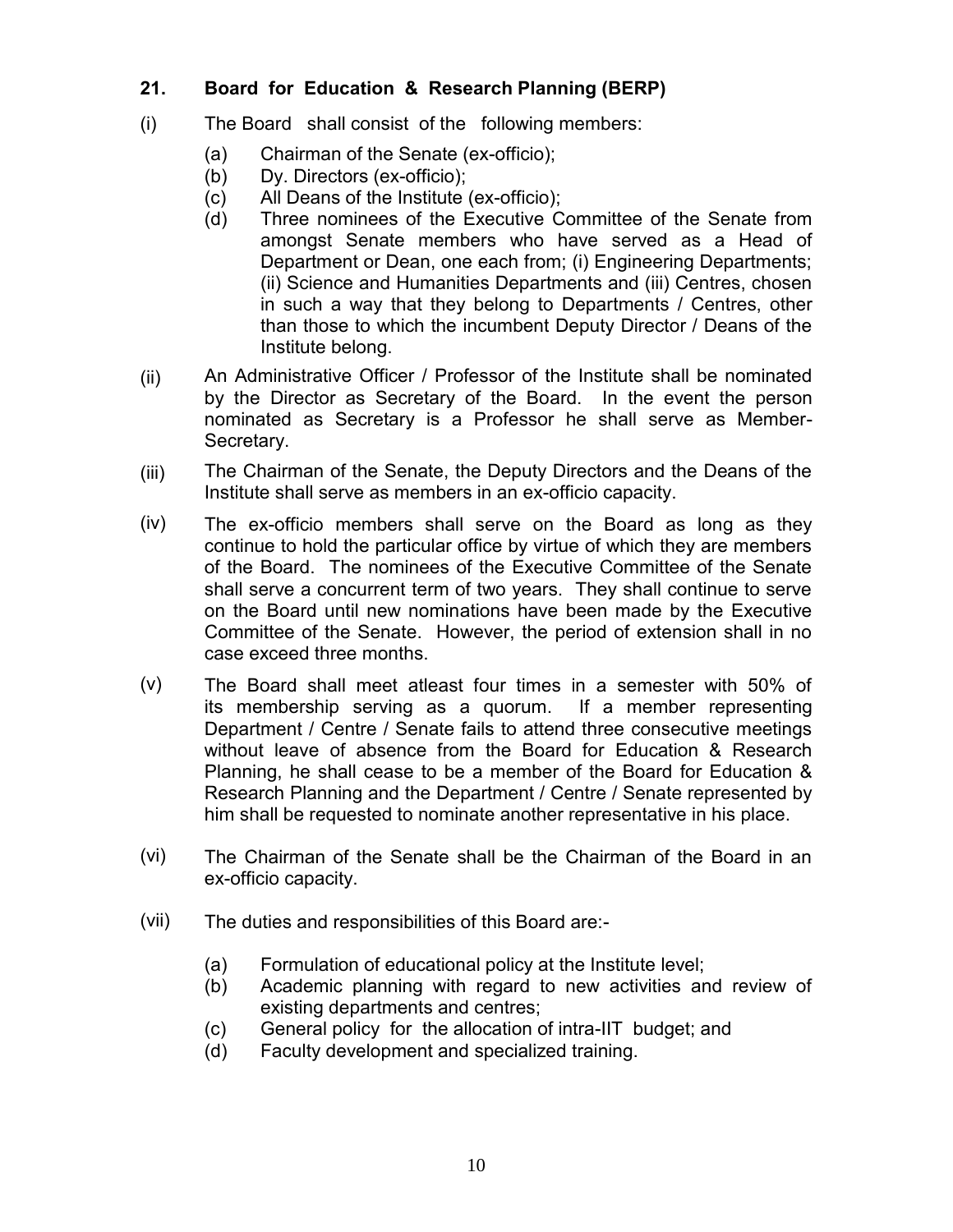### **22. Board for Industrial Research and Development (BIRD)**

The Board shall consist of the following members:

- (a) Dean, Industrial Research and Development (ex-officio) Chairman;
- (b) Three nominees of the Senate;
	- (i) Ex- Dean (IRD)
	- (ii) Dy. Director (Faculty)
	- (iii) Associate Dean (IRD)
- (c) Outside Technical Experts from Industry not exceeding eight to be nominated by the Director.
- (d) One representative of each academic Department/Centre.
- (e) MD, FITT
- (ii) AR (IRD) shall act as a non-Member-Secretary of the Board.
- (iii) The Senate nominees shall be nominated by the Senate. The eight outside Technical experts shall be nominated by the Director.
- (iv) All the members other than ex-officio members shall serve the concurrent terms of two years with half by them, retiring each year.
- (v) The Board shall meet at least four times in a semester with 50% of its membership serving as a quorum. If a member representing Department/ Centre / Senate fails to attend three consecutive meetings without leave of absence from the Board for Industrial Research & Development, he shall cease to be a member of the Board for Industrial Research & Development and the Department/ Centre / Senate represented by him shall be requested to nominate another representative in his place.
- (vi) The Chairman of the Board shall be the Dean, Industrial Research & Development who shall be appointed by the Director from amongst the Professors of the Institute and shall serve for a period not exceeding three years.
- (vii) The Board shall continue to function on the expiry of its term until a new Board is constituted by the Senate. However, the period of extension shall in no case exceed three months.
- (viii) The duties and responsibilities of the Board shall be to liaise with Industry and to regulate consultancy projects, sponsored R&D projects, workshops etc. and Inter institutional collaborative links abroad.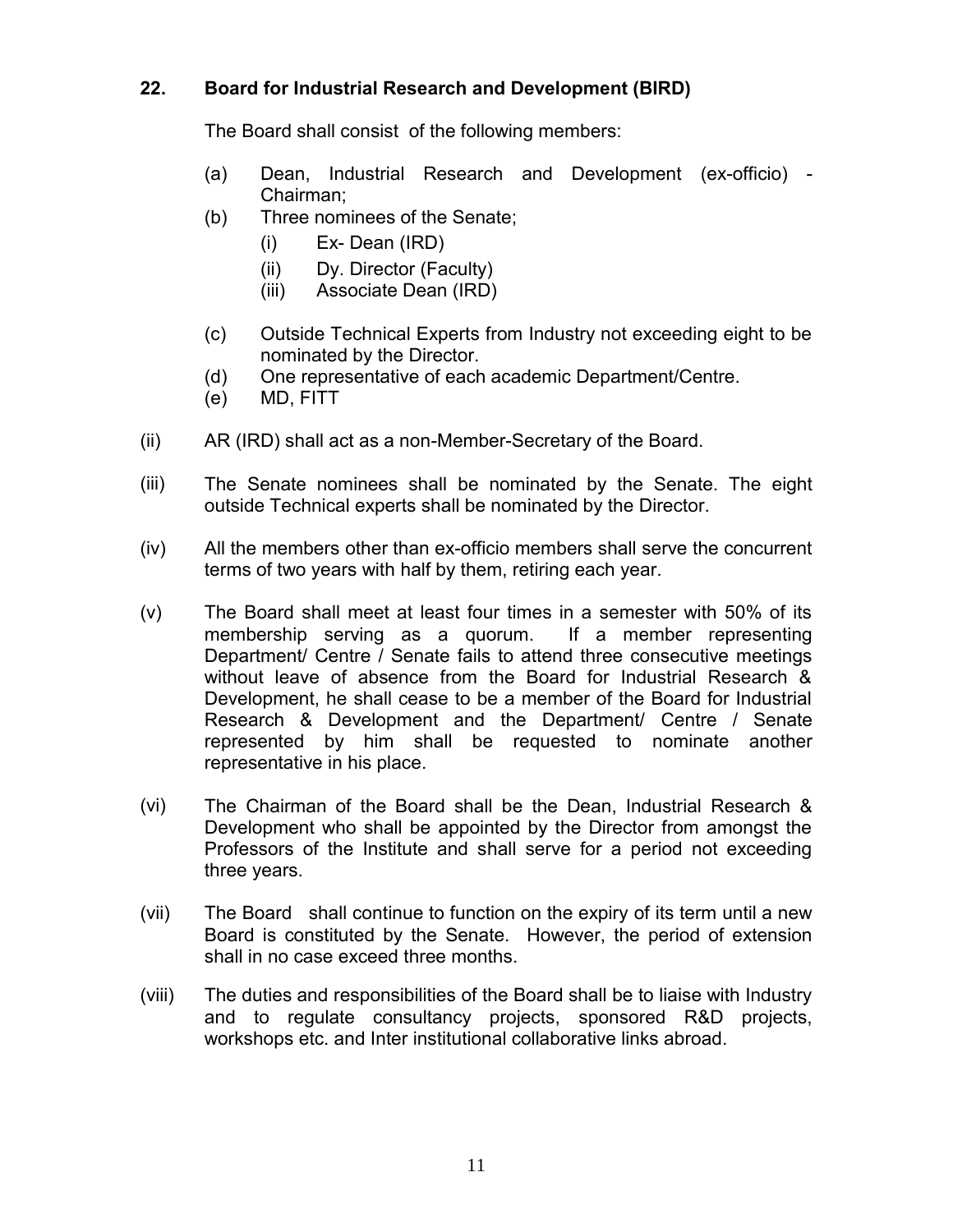#### **23. Executive Committee of the Senate (ECS)**

- (i) The Committee shall consist of the following members:
	- (a) Director (ex-officio);
	- (b) Deputy Directors (ex-officio);
	- (c) Heads of Departments/Centres (ex-officio);
	- (d) Deans of the Institute (ex-officio);
	- (e) Librarian (ex-officio);
	- (f) Registrar (ex-officio)
	- (g) Prof.-incharge (Planning) as Special Invitee
- (ii) The Registrar shall act as Member Secretary of the Executive Committee of the Senate.
- (iii) The Chairman, ACL be invited to attend the meetings of the ECS as Special Invitee when Library matters are discussed.
- (iv) All members of the Committee shall serve in an ex-officio capacity.
- (v) The Committee shall meet as and when necessary at the discretion of its Chairman. There shall be no quorum for its meetings.
- (vi) The Director shall be the Chairman of the Committee in an ex-officio capacity.
- (vii) The duties and responsibilities of the Committee shall be to assist the Director in formulating mechanism for executing policy decisions, to discuss matters within the purview of the Senate on which the Director desires advice and to make recommendations to the Senate on matters that are referred to the Senate for approval by its other Boards and Standing Committees. The committee shall also act as the "Nomination Committee" to recommend to the Senate the names of the Senate members who shall serve as Senate nominees on its various Boards and Standing Committees.
- (viii) The list of items on the agenda of every meeting of the Committee shall be sent to the General Secretary, Student Affairs Council. He may then request for background papers on any specific item, which he considers to be of interest to the student community, and to be invited to that meeting to present the students' viewpoint on that specific item.
- (ix) Confirmed minutes of all meetings of the Committee shall be provided to the General Secretary, Student Affairs Council, for the information of the student community.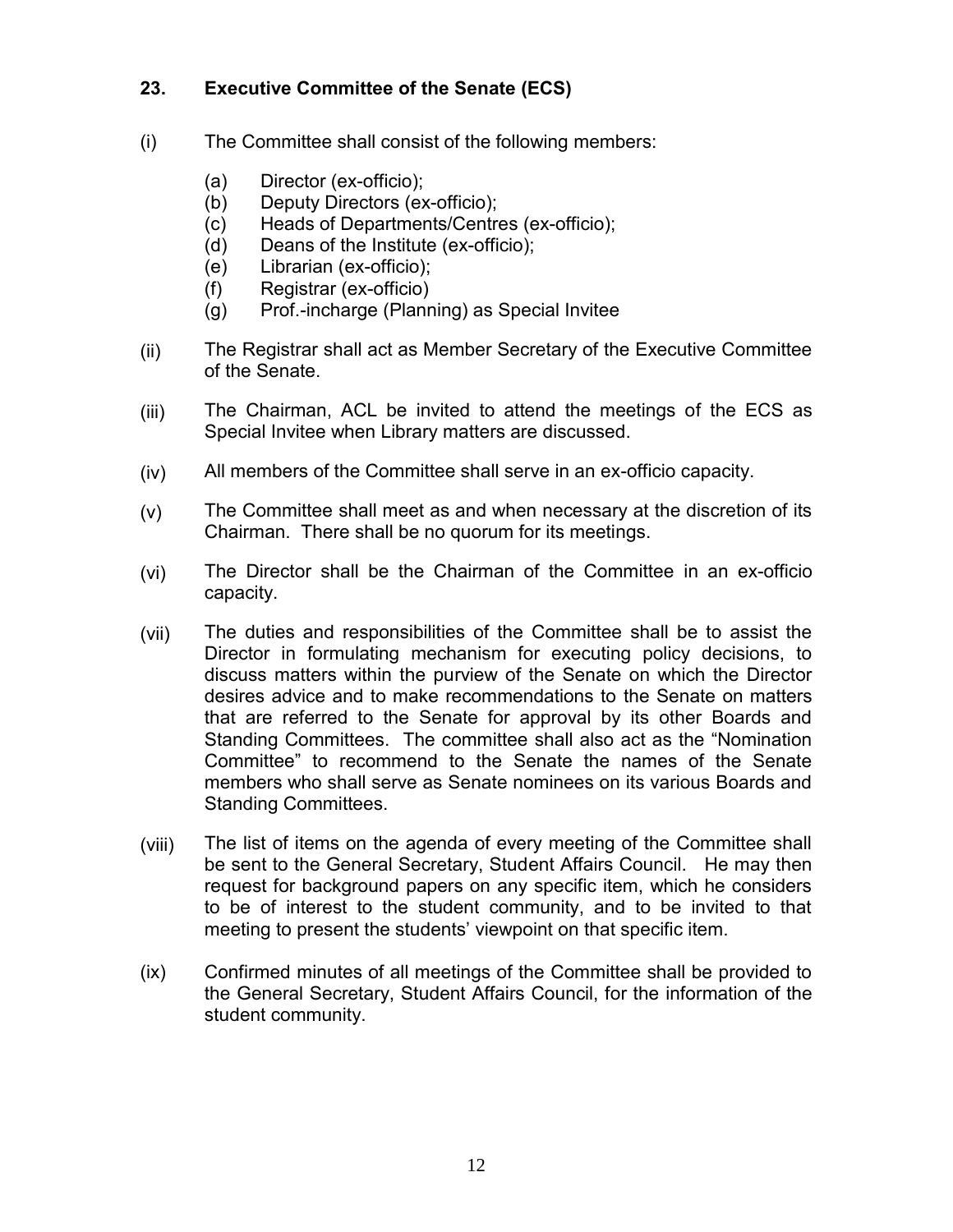#### **24. Student Affairs Council (SAC)**

- (i) The Council shall consist of the following members:
	- (a) Director (ex- officio);
	- (b) Dean of Students (ex-officio);
	- (c) Presidents of all the Boards recognised and named in the Constitution of the SAC (ex-officio);
	- (d) Presidents of the Committees recognized and named in the Constitution of the SAC (ex-officio);
	- (e) Immediate past Dean of Students (ex-officio);
	- (f) Deputy Registrar (Student Affairs) or other administrative officer not so designated but working in that capacity (ex-officio);
	- (g) Deputy Directors (ex –officio);
	- (h) One Housemaster;
	- (i) Two Wardens;
	- (j) Two members of the Senate with a tenure of two years and with 50% nominees retiring each year.
	- (k) General Secretaries of Boards recognized and named in the Constitution of the SAC and AIC-UG (ex-officio);
	- (l) Secretaries of the Committees recognized and named in the Constitution of the SAC(ex-officio);
	- (m) Immediate past General Secretaries of Boards recognized and named in the Constitution of SAC(ex-officio);
	- (n) Two immediate past General Secretaries of the Student Affairs Council (SAC) (ex-officio);
	- (o) Two representatives of the Research Scholars;
	- (p) Two representatives of M.Tech. Students.
	- (q) One representatives of the Married Students Hostel;
	- (r) Two representatives of each Hostel.
	- (s) One representative of combined M.Sc class.
	- (t) Dean, PGS&Rp
	- (u) Dean, UGS
	- (v) Head, Counseling Service
	- (w) Associate Dean, of students
	- (x) One representative of PG programmes
	- (y) One representative of Day Scholars
	- (z) Secretaries of the committees set up by the SAC
	- (aa) Two represtative from AIC(UGS)
	- (bb) General Secretary NSS
- (ii) One of the Student members of the Council other than those in an exofficio capacity shall serve as Convenor-Secretary of the Council and shall be designated as General Secretary, Student Affairs Council (SAC);
- (iii) Faculty members on the Council under Clause 24(i), (h, i) shall be nominated by the Director in consultation with the Dean of Students. All student members of the Council other than those in an ex-officio capacity shall be elected by their respective constituencies as per the election procedure provided in the Constitutions of the SAC and the Board for Hostel Management. Faculty members on the Council under Clause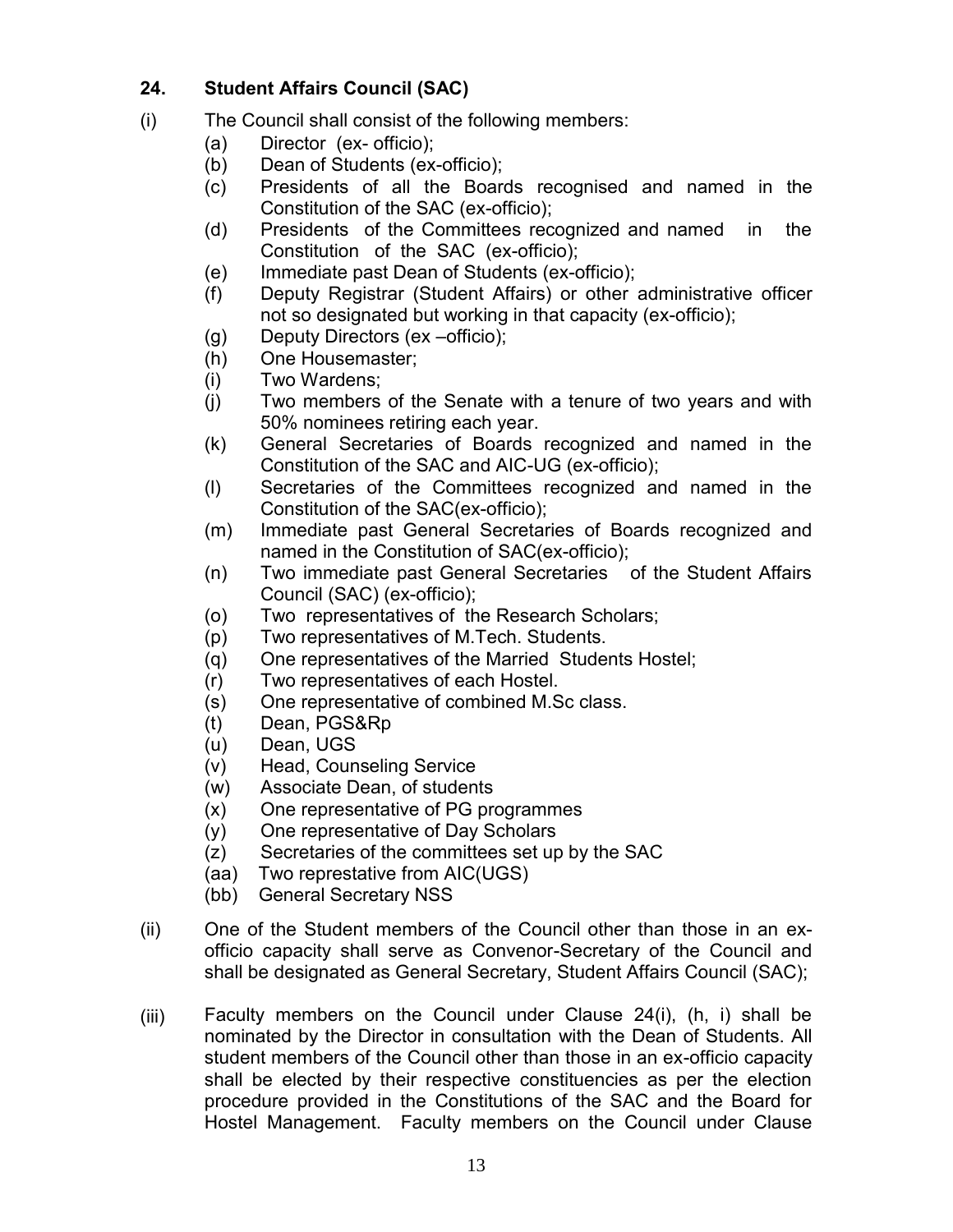24(i) (j) shall be nominated by the Senate. Student-members in the Council in an ex-officio capacity as General Secretaries/ Secretaries of the Boards / Committees recognised by the SAC shall be elected in accordance with procedures provided in the Constitutions of the concerned Boards / Committees. Immediate past General Secretaries of Boards/SAC shall be members of the Council only if they are still bonafide students of the Institute.

- (iv) The tenure of all student – members including those in an ex-officio capacity shall be as provided in the Constitution of the Student Affairs Council. The tenure of all faculty members other than those in an exofficio capacity shall be one academic year extendable in the event they are re-nominated.
- (v) The Council shall continue to function on the expiry of its term, in the event a new Council has not been constituted for any reason. However, the maximum period of such extension shall be three months.
- (vi) The Council shall meet at least four times in a semester with 50% of its membership serving as a quorum. If a member representing the Senate fails to attend three consecutive meetings without leave of absence from the Student Affairs Council, he shall cease to be a member of the Council and the Department / Centre represented by him shall be requested to nominate another representative in his place.
- (vii) The Director shall be the ex-officio Chairman of the Council. The Dean of Students, nominated by the Director from amongst the Professorial faculty of the Institute, shall be the ex-officio Vice-Chairman of the Council. He shall serve for a period not exceeding three years.
- (viii) The duties and responsibilities of the Council shall be over-all policy formulation, co-ordination and review of all student affairs which are of a non-academic nature e.g. co-curricular affairs, student housing, student counselling and student discipline. The Council shall also serve as a forum for discussion on all other aspects of student life including curricular affairs.
- (ix) The Council shall have an Executive Committee which shall meet as and when necessary and shall take day-to-day decision (on matters within the purview of the Council) on behalf of the Council. The membership of the Executive Committee shall be as provided in the Constitution of the SAC.
- (x) The Council shall have a Co-ordinating Committee which shall meet as and when necessary and shall co-ordinate the activities of the recognised Boards / Committees of the SAC. The membership of the Co-ordinating Committee shall be as provided in the Constitution of the SAC.
- (xi) In the event the Dean of Students acts as the President BHM, the Co-ordinating Warden shall serve on the SAC and its Co-ordinating Committee against the slot of President BHM.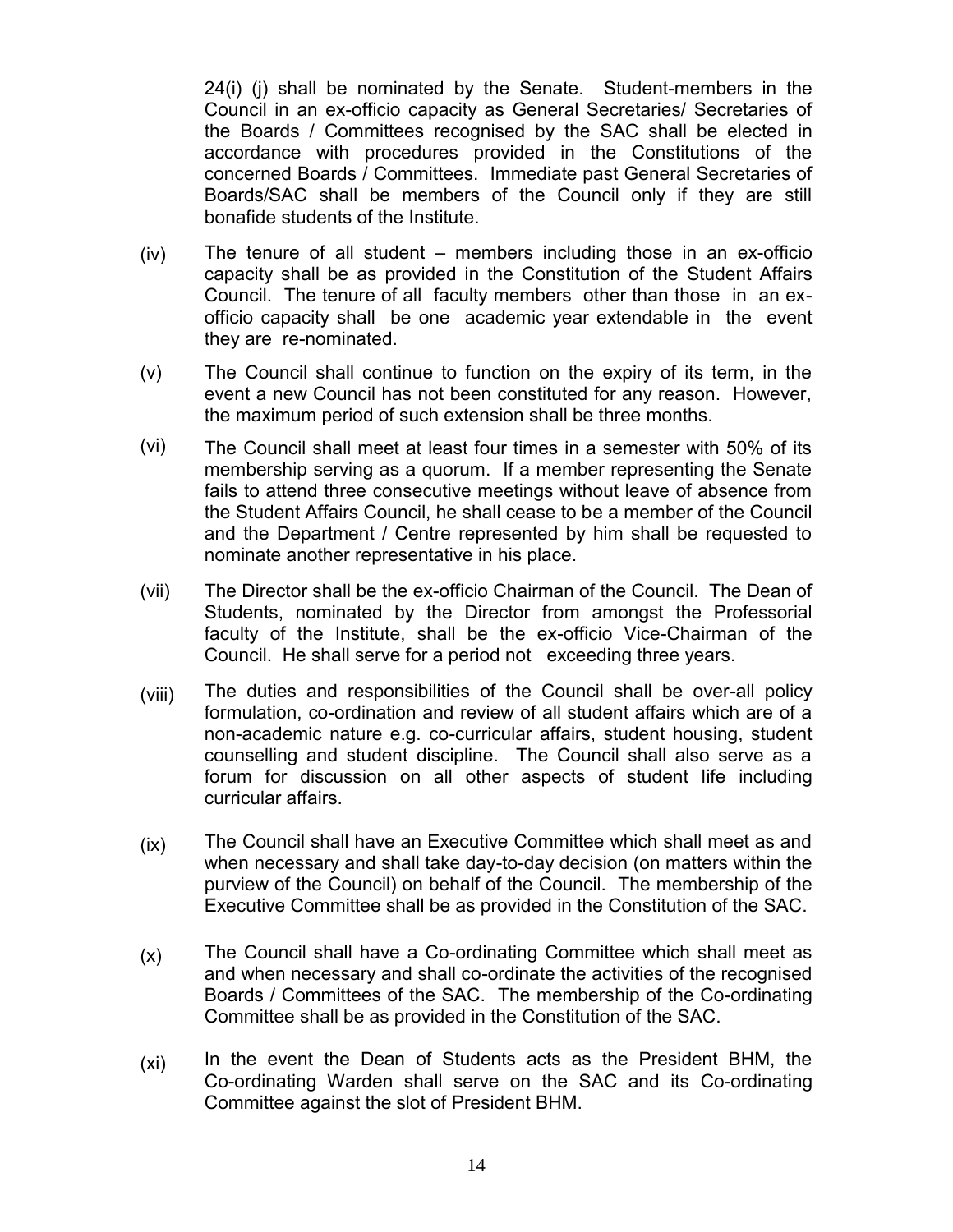(xii) In the event there is no Deputy Director at the Institute, one of the other Deans of the Institute shall be nominated by the Director in consultation with the Dean of Students to serve on the SAC.

#### **25. Boards for Departments / Centres**

- (i) Each Department / Centre shall have a Board consisting of the entire faculty of the Department / Centre and three faculty members from allied Departments / Centres.
- (ii) The Head of the Department / Centre shall be the ex-officio Chairman of the Board.
- (iii) A member of the faculty of the Department / Centre nominated by the Board shall act as its Secretary. His tenure shall be at the discretion of the concerned Board.
- (iv) The faculty members from allied Departments / Centres shall be nominated by the faculty of the Department/Centre if they consider such representation as desirable. The faculty from allied Departments / Centres so nominated shall serve on the Board for a period of two years.
- (v) The Board shall meet at least four times in a semester with 50% of its membership serving as a quorum. If a member representing allied Department / Centre / Senate fails to attend three consecutive meetings without leave of absence from the Board / HoD / Centre, he shall cease to be a member of the Board of that Department / Centre and the allied Department / Centre / Senate represented by him shall be requested to nominate another representative in his place.
- (vi) The duties and responsibilities of the Board shall be over-all policy formulation, co-ordination and review of all activities of the Department / Centre.
- (vii) Each Board shall have an Executive Committee or a Professorial Committee, as may be decided by the individual Boards, to assist the Head of the Department/Centre in executing policies formulated by the Board. The composition of the Professorial / Executive Committee shall be decided by the concerned Board. Meetings of this Committee shall be chaired by the concerned Head of Department / Centre. Minutes of all meetings of this Committee shall be circulated to all members of the concerned Board for information.

The Faculty Boards in the Departments and the Centres, could constitute any other committees which should function for the matters, which fall within the purview of the Senate.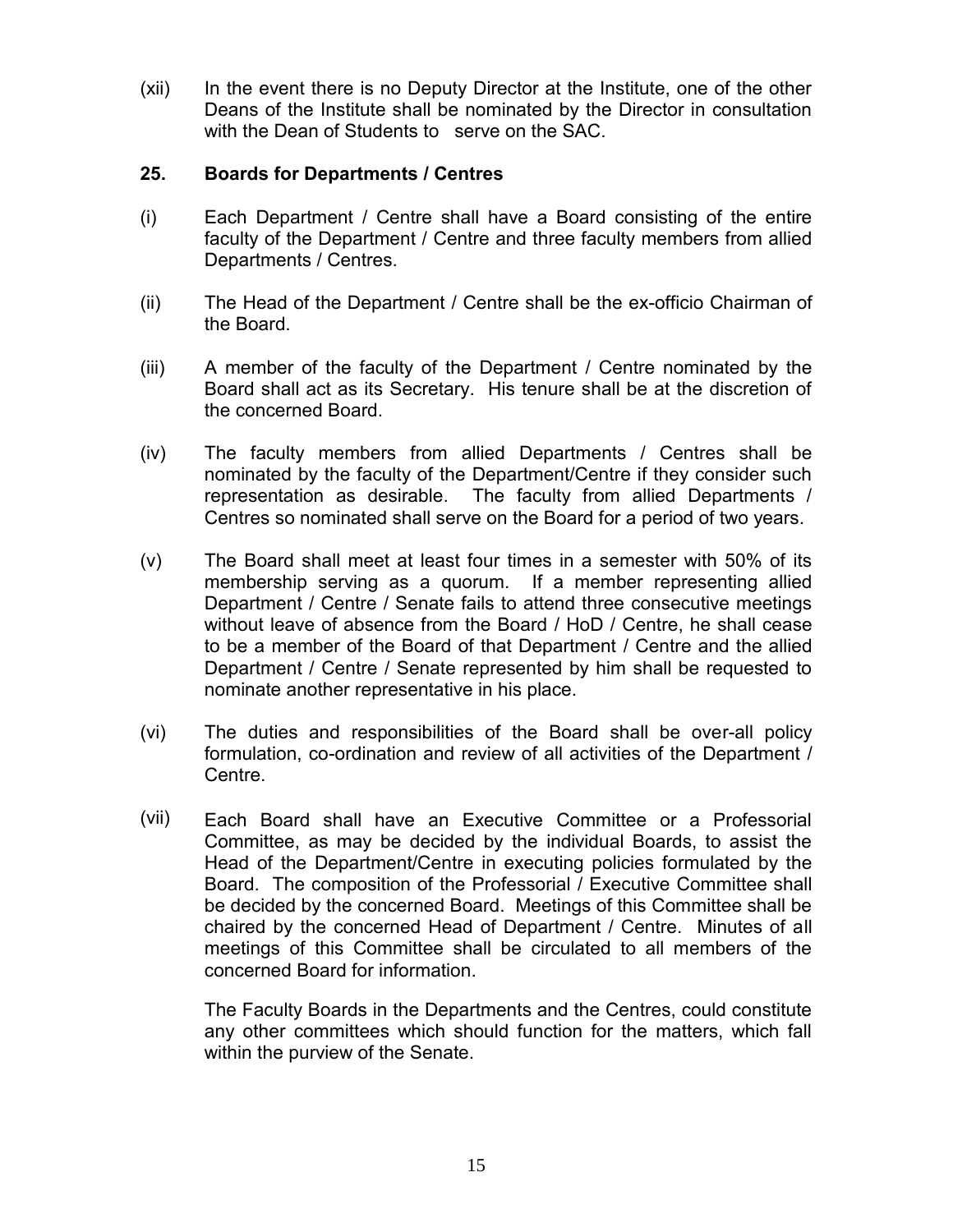# **26. Computers Users Committee (CUC)**

The Committee shall consist of the following members:

- (a) Chairman (To be nominated by the Director)
- (b) One representative of each academic Deptt. / Centre and Centre having a strength of more than 10 faculty members to be represented by one member each and half of the other Centres to be represented by rotation every year.
- (c) Three incharges of the Operation Systems and Users Support Service in Computer Centre.
- (d) Head, Counseling Service
- (e) Four student members
- (f) Head of the Computer Services Centre or his nominee Member-**Secretary**

# **27. Advisory Committee for Continuing Education Programme (CEP)**

The Committee shall consist of the following members:

- (a) Chairman Dy. Director (Faculty) (ex-officio)
- (b) Dean, IRD (Ex-officio)
- (c) Two nominees of the Senate (To be nominated by the Director) with a tenure of two years and with 50% nominees retiring each Year.
- (d) Two non-professorial members of the faculty to be nominated by the Director.
- (e) Three representatives of the Industry to be recommended by the Co-ordinator CEP and approved by the Director.
- (f) Head, Training & Placement Unit, IIT Delhi. (ex-officio)
- (g) Two members of the faculty who happen to be serving on the Executive Committee of any National Professorial Society (To be nominated by the Director).
- (h) Chairman of the local Chapter of ISTE. (Ex-officio)
- (i) Managing Director, FITT (Ex-officio)
- (j) Convener, Co-ordinator CEP (Ex-officio)

# **28. Student-Teacher Interaction Committee (STIC)**

The Committee shall consist of the following members:

- (a) Chairman Director (Ex-officio)
- (b) Vice Chairman (To be nominated by the Director).
- (c) Member
- (i) Nominees of BHM, one each from each Hostel i.e. House Secretary of each Hostel.
- (ii) General Secretary, BHM
- (iii) General Secretary, BSW
- (iv) Three faculty members nominated by the Vice-Chairman, STIC.
- (d) Member-Convener Nominee of SAC.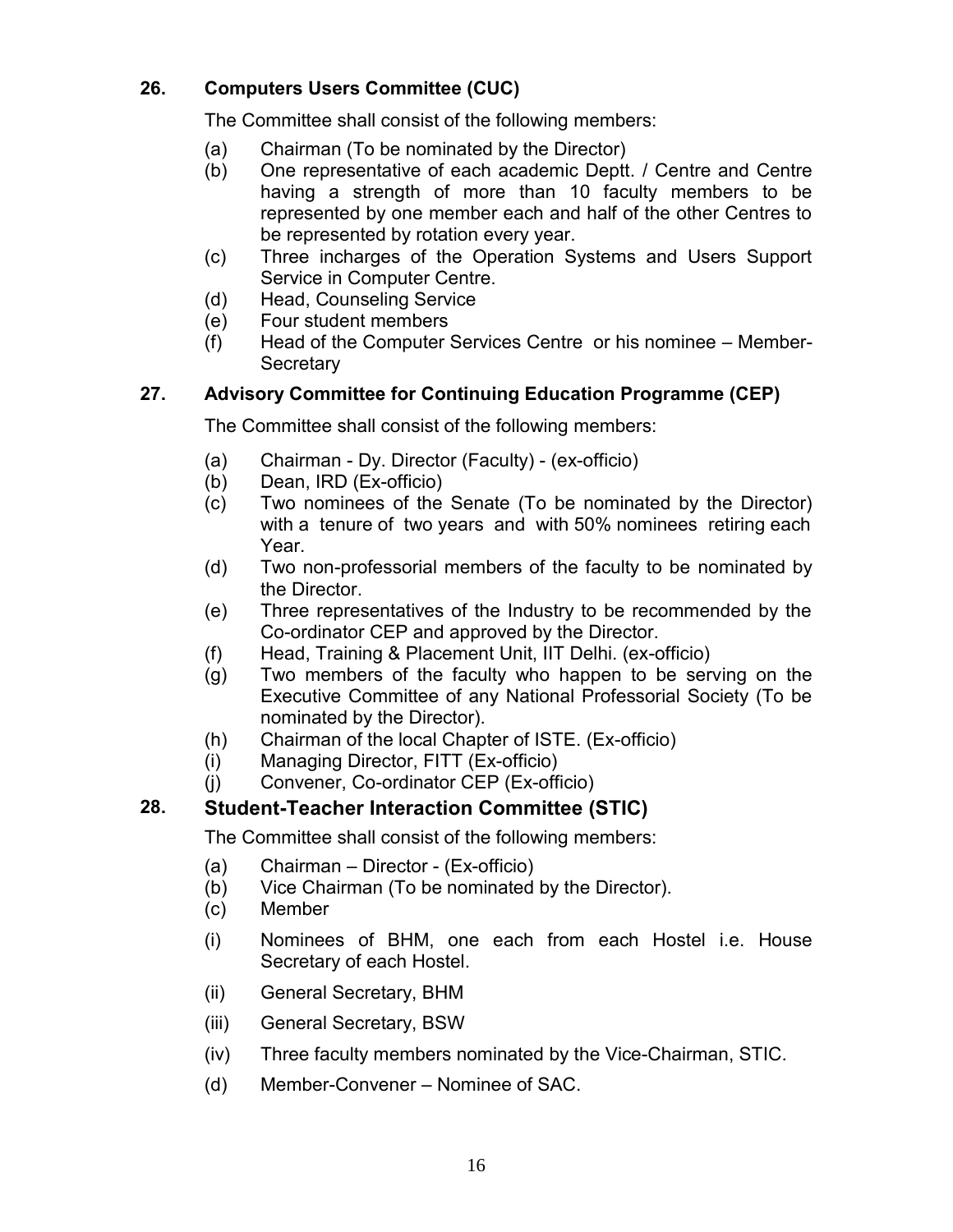# **29. Alumni Affairs Committee**

The Committee shall consist of the following members:

- (a) Chairman Dean, AA&IP (ex-officio)
- (b) Members
	- (i) Dean of Students (ex officio)
	- (ii) One faculty representative of each academic Department / Centre / School – nominated by the HoD/C.
	- (iii) General Secretaries of BRCA, BSA, BSP, BHM, BSW, SAC & AIC (Ex-officio).
	- (iv) House Secretaries / Co-ordinators of all Hostels looking after Alumni related activities (Ex-officio).
- (c) Secretary Asstt. Registrar, AA&IP (Ex-officio)

# **30. Overall Curriculum Development Committee (OCDC)**

The Committee shall consist of the following members:

- (a) Chairman Director (ex-officio)
- (b) Co-Chairman Deputy Director (Faculty) (Ex-officio)
- (c) Convener-Co-ordinator, QIP / CEP / OCDC (Ex-officio)
- (d) Immediate past Co-ordinator QIP / CEP (Ex-officio).
- (e) Programme Director, ISTE
- (f) Advisor (Faculty Development), AICTE
- (g) Chairman (Education Committee) Confederation of Indian Industry (CII)
- (h) Chairman, FICCI Committee on Human Capital Development Federation of Indian Chambers of Commerce and Industry
- (i) Dean, PGS&R, IITD (Ex-officio).
- (j) Dean, UGS, IITD (Ex-officio)
- (k) Three members from different Deptts / Centres
- (l) One member from OCDC Standing Committee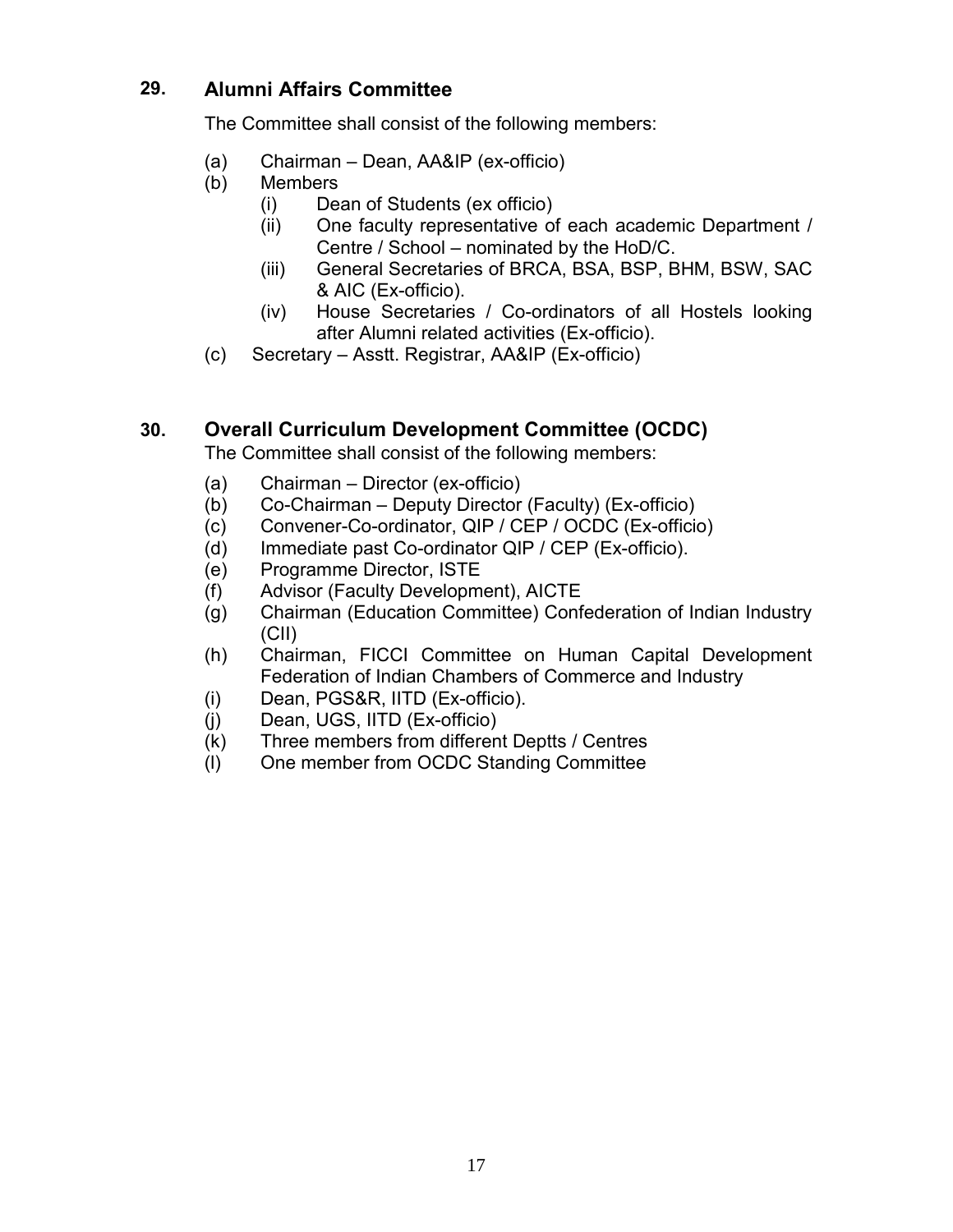#### **CHAPTER IV**

#### **BOARDS AND STANDING COMMITTEES NOMINATION PROCEDURE**

#### **31. Representatives of Departments/Centres**

(i) Departments / Centres nominate representatives to serve on the Board of Undergraduate Studies (BUGS), the Board of Postgraduate Studies & Research (BPGS&R), Advisory Committee for the Library (ACL); Board for Industrial Research and Development (BIRD) and Computer User Committee (CUC). In accordance with the Constitution of these bodies (refer to Chapter III) half of the nominees must be members of the Senate and at least half of the nominees must retire each year.

Deptts / Centres / Schools shall nominate representatives to serve on Alumni Affairs Committee.

- $(ii)$  In order to ensure that 50% of the nominees are Senate members, every alternate representative of each Department / Centre shall be a Senate member.
- (iii) The actual procedure to select the representatives shall be decided by the individual Boards for Departments / Centre.
- (iv) If need arises the Chairman, Senate may on behalf of the Senate approve any minor deviations / adjustments in the requirement that atleast 50% of the nominees of the Departments / Centres on the Board of Post-Graduate Studies & Research or other Boards / Committees of the Senate be Senate Members.

### **32. Senate Nominees**

- (i) The Senate nominates representatives to serve on the following Boards / Standing Committees – (i) Board of Undergraduate Studies (BUGS); (ii) Board of Post Graduate Studies & Research (BPGS&R); (iii) Advisory Committee for the Library (ACL); (iv) Board for Industrial Research & Development (BIRD) (v) Student Affairs Council (SAC); (vi) Continuing Education Programme (CEP) and (vii) Board of Governors.
- (ii) The Senate nominees to the Board of Governors shall be decided by seniority which for this purpose shall be determined by the date a person takes charge as a Professor at the Institute. Any period spent as an Associate Professor shall not count towards the seniority in the above sense. However, in the event two persons take charge as Professors on the same date, any period served as an Associate Professor shall count towards the determination of the seniority for the above purpose. In the event of a further tie the seniority will be determined on the basis of their total length of service in the Institute. Each representative shall have a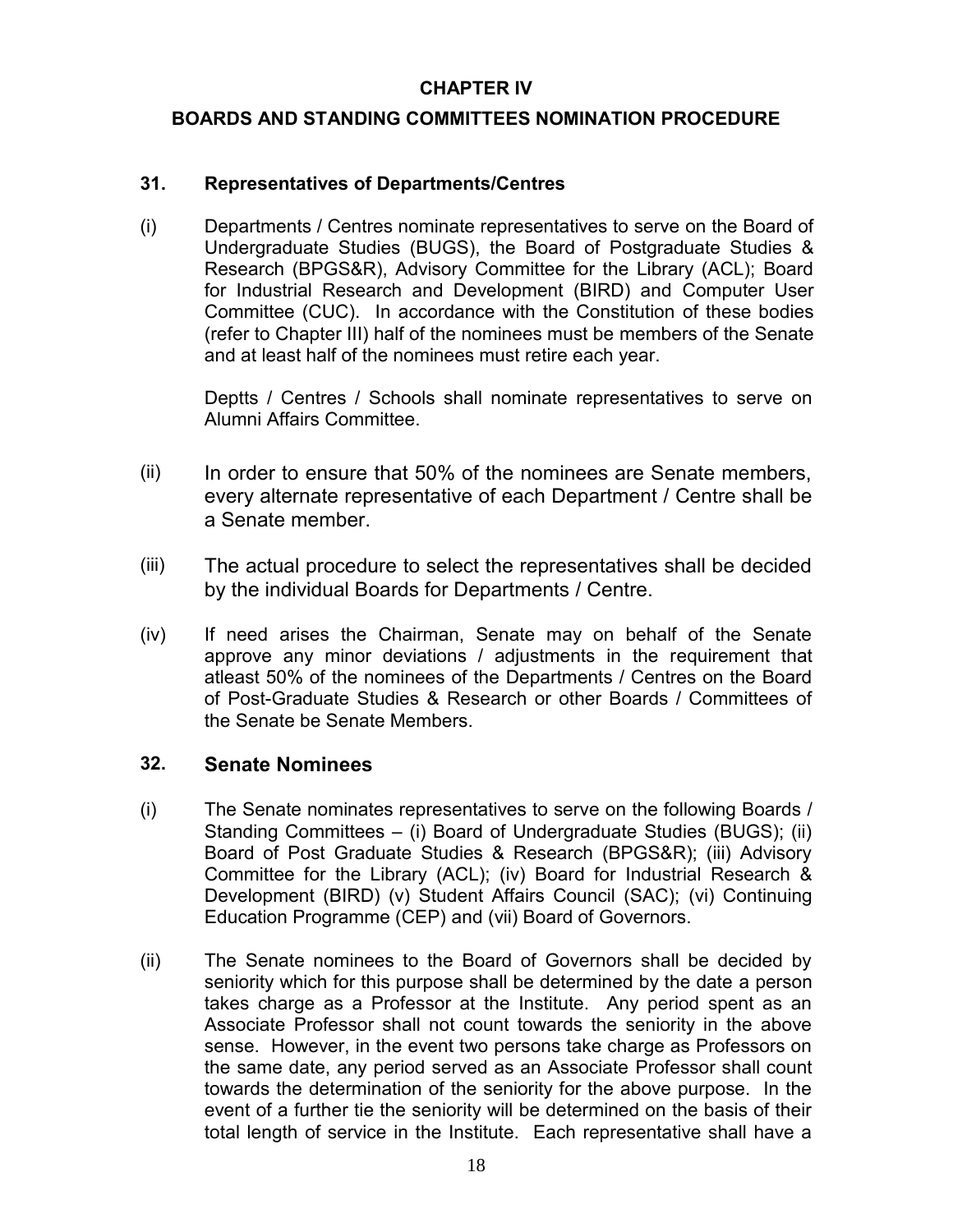concurrent tenure of 2 years with effect from  $1<sup>st</sup>$  day of January of the year in which he is nominated. At the meeting of the Senate previous to the start of the tenure, the Chairman, of the Senate shall formally notify to the Senate the names of the two nominees for the subsequent term. Senate members absent from the Institute on lien / leave shall, however, not be considered for nomination. No Senate member shall serve as the Senate nominee to the Board of Governors for more than one term. Vacancies, if any, shall be filled in the same manner as the original incumbent. In the event the duration of the vacancy being less than 12 months the person who fills the vacancy shall also serve the next complete term.

(iii) Procedure adopted for selection of two nominees on the Board of Governors w.e.f. 1.1.2001 is as under:-

A panel of 3 senior most Senators who meet the under-mentioned criteria be prepared:-

- (a) He or she should be an ex-officio member of the Senate continuously for at least 15 years irrespective of the title.
- (b) He or she should have attended at least 60% meetings of the Senate during the last five years. The number of meetings of the Senate for the purpose will include regular as well as special meetings. All types of absence including leave, deputation, sickness and EoL abroad etc. will be against 40% absence permitted during the last 5 years.
- (c) He or she should not be holding the position of the Deputy Director at the time of nomination.
- (d) He or she should have at least two years of service remaining in the Institute from the date of the nomination to enable him or her to complete the full two year term in terms of Section 12(3) of the Act.
- (e) No Senate member shall serve as the Senate nominee to the Board of Governors for more than one term. Vacancies, if any, shall be filled in the same manner as the original incumbent. In the event the duration of the vacancy being less than 12 months the person who fills the vacancy shall also serve the next complete term.
- (iv) The panel so prepared, on the basis of above eligibility criteria, would be circulated to the members of the Senate in a confidential cover by the Chairman, Senate for their suggestions on nominating Senator(s) on the Board of Governors. Based on the feed-back received from the Senators, Chairman, Senate, on behalf of the Senate will nominate the Senator(s) for membership of the Board of Governors.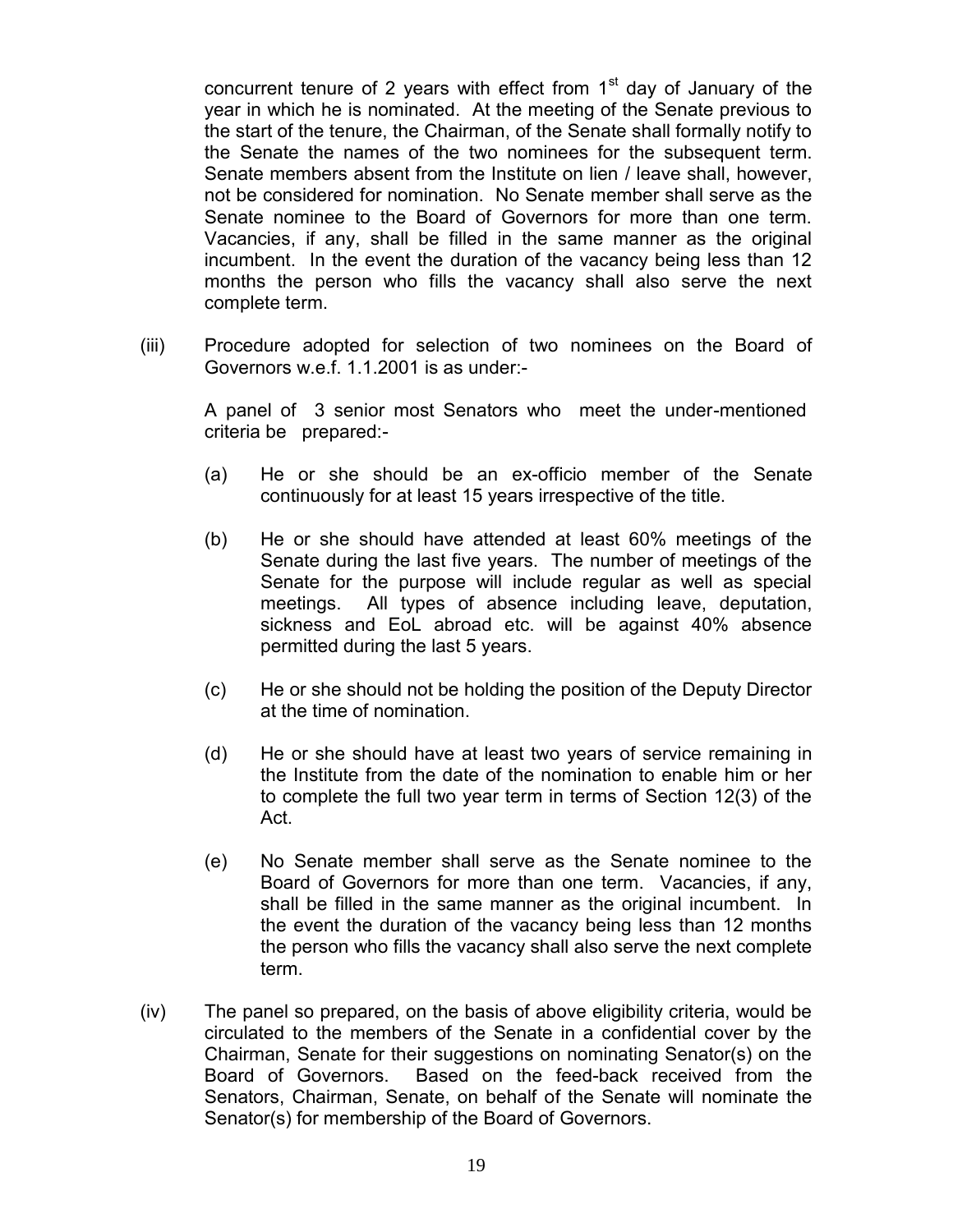- (v) If a nominee of the Senate on the Board of Governors proceeds on leave of the kind due for a period exceeding six months, he would cease to be the member representing the Senate on the Board of Governors and the resultant vacancy would be filled as per provisions of the Act and the procedure laid down by the Senate.
- (vi) For all other Boards / Standing Committees listed under 32(i), the Member-Secretary of the Executive Committee of the Senate which acts as the "Nomination Committee" to recommend to the Senate the names of Senate members who shall act as Senate nominees (see Section 23(vi), shall invite suggestions for the various position from the members of the Senate at least 60 days prior to the start of the tenure. Senate members absent from the Institute on lien / leave shall not be considered for such nominations. Suggestions, if any, from members shall be sent to the Member-Secretary in a sealed envelope marked "Senate Nominations" within 15 days of the request being made by the Member-Secretary of the Executive Committee of the Senate. The various suggestions as well as those made by the Committee themselves shall be considered at a special meeting of the Executive Committee of the Senate to be held at least 30 days prior to the start of the tenure. A final list of nominations for each position shall be prepared at this meeting and then presented to the Senate for approval at a meeting to be held in the month of June.

A Senate member serving on the ECS could nominate himself on any Boards / Committees of the Senate.

(vii) Nominations to be made by the Senate to any other Committee(s) e.g., Advisory Committee for Centre of Energy Studies, shall also be in accordance with the procedure laid down in Section 32 (iii) of this Manual.

#### **33. Student Representatives**

- (i) The SAC nominates student-representatives to serve on the following bodies – (i) Senate (ii) BUGS; (iii) BPGS&R; (iv) the Advisory Committee for the Library; (v) STIC; (vi) CUC and (vii) Alumni Affairs Committee.
- (ii) The four student-representatives to serve on the Senate shall (i) General Secretary, SAC (ex-officio) (ii) General Secretary – AIC-UG, (iii) Two postgraduate student – representatives one each from amongst the M.Tech. students and the Research Scholars to be nominated by the SAC. M.Tech. students having a CGPA of 7.5 and above and Research Scholars who have spent a minimum of one year as a Research Scholar at the Institute are eligible to be representatives. The undergraduate student-representative shall be nominated by the SAC from amongst the 5th Year B.Tech. and combined M.S. & M.Sc. representatives on the SAC.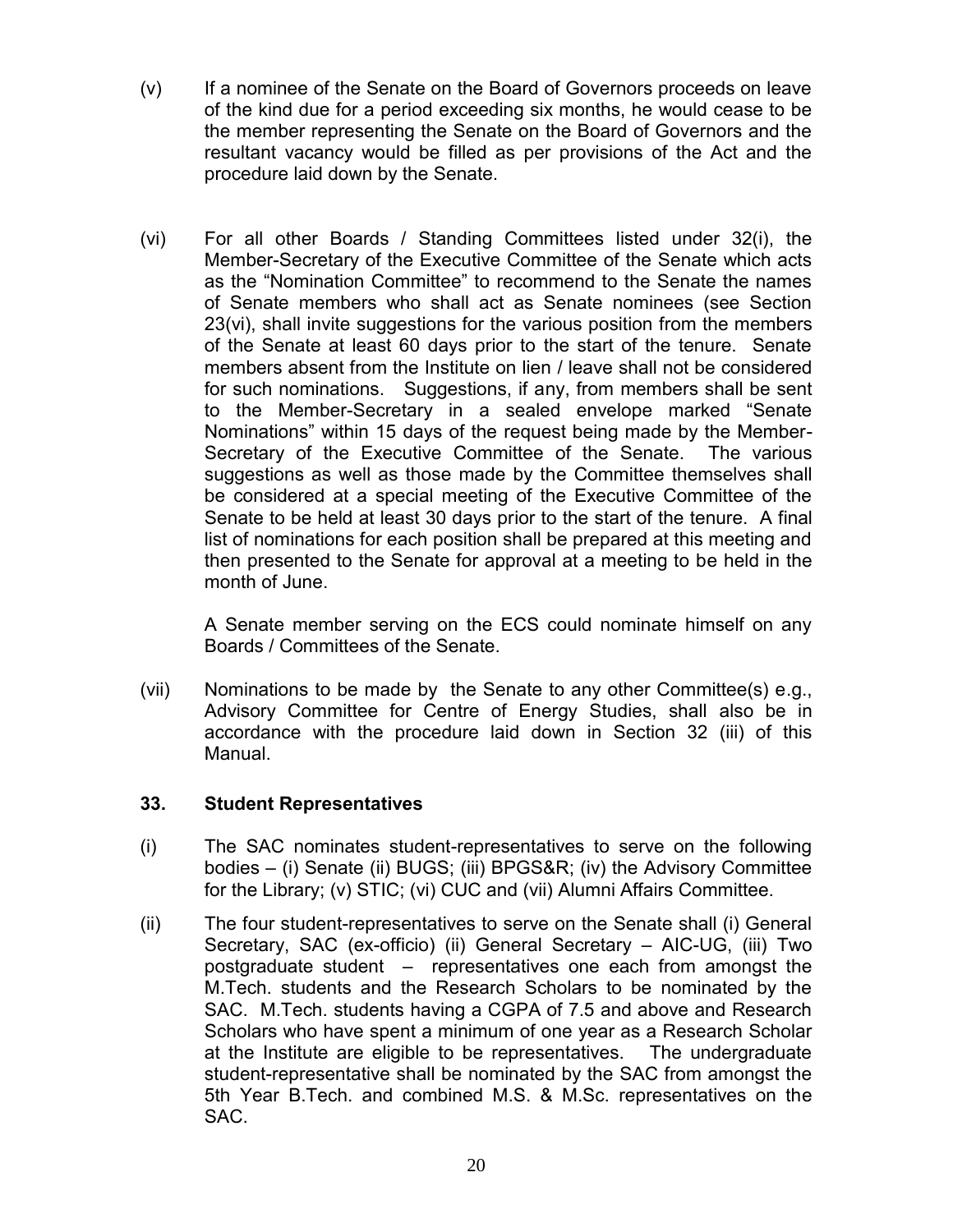- (iii) The representatives of the students on BUGS shall be nominated by the SAC from amongst the students of the undergraduate class having a minimum CGPA of 7.5.
- (iv) The student representatives on BPGS&R shall be nominated by the SAC from amongst the M.Tech. students of the Institute having a CGPA of 7.5 or above and the Research Scholars who have spent a minimum of one year as a Research Scholar at the Institute.
- (v) The four student-representatives on the Advisory Committee for the Library shall be nominated by the SAC. Two of the representatives shall be undergraduate students, one an M.Tech. student and one a Research Scholar. There shall be no academic criteria for eligibility to be nominated as student – representative on the Advisory Committee for the Library.
- (vi) Student representative(s) on any other Committee(s), e.g. Computer Users Committee (CUC), shall be nominated by the SAC as per the provisions specified in the Constitution of the concerned Committee(s).
- (vii) The representatives on STIC shall be nominees of BHM, one each from each hostel, Genl. Secretary, BHM, Genl. Secretary, BSW & nominee of SAC (Member – Convenor).
- (viii) The seven student representatives to serve on the Alumni Affairs Committee shall be the General Secretaries of BRCA, BSA, BSP, BHM, BSW, SAC, AIC in ex-officio capacity.
- (ix) House Secretaries / Coordinators of all Hostels looking after the Alumni related activities shall serve on Alumni Affairs Committee in ex-officio capacity.

# **34. Alumni Representatives**

The alumni Representatives on the Senate shall be nominated by the Director from a panel of 5 names recommended by the Executive Committee of the Alumni Association from amongst the Alumni.

# **35. Student Members of the SAC**

All student-members of the SAC listed in Section 24 of the Manual shall be elected as per the procedure outlined in the respective constitutions of the student organizations.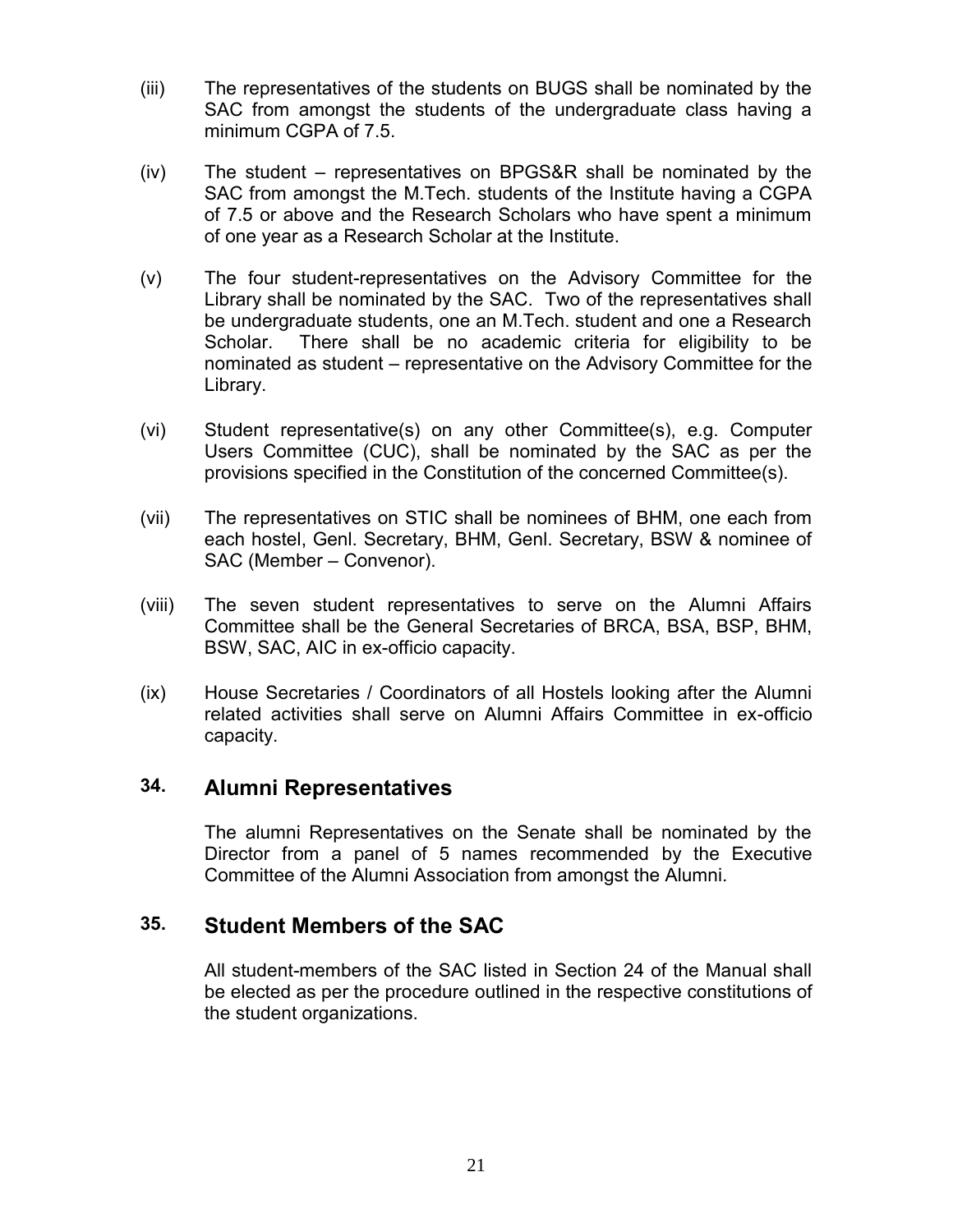#### **36. Deans of the Institute**

- (i) The Director shall appoint the Dean of Undergraduate Studies, the Dean of Postgraduate Studies & Research, the Dean of Students, Dean of Industrial Research & Development & the Dean Alumni Affairs and International Programmes from amongst the Professorial faculty of the Institute.
- (ii) All Deans shall have a tenure not exceeding 3 years.

#### **37. Other Faculty Officers serving on Senate Boards / Standing Committees**

Faculty members to serve as Chairman, Admissions, Chairman, Advisory Committee for the Library, Presidents of the recognized Boards / Committees of the SAC, and the Co-ordinating Warden shall be nominated by the Director from the eligible faculty of the Institute for a tenure not exceeding 3 years.

#### **38. Other nominations for Senate Boards/Standing Committees**

Other nominations such as technical experts on the Board for Industrial Research & Development, representatives of the Wardens / Housemaster / Deans (in the event the post of Deputy Director is vacant) on the SAC shall be made by the Director.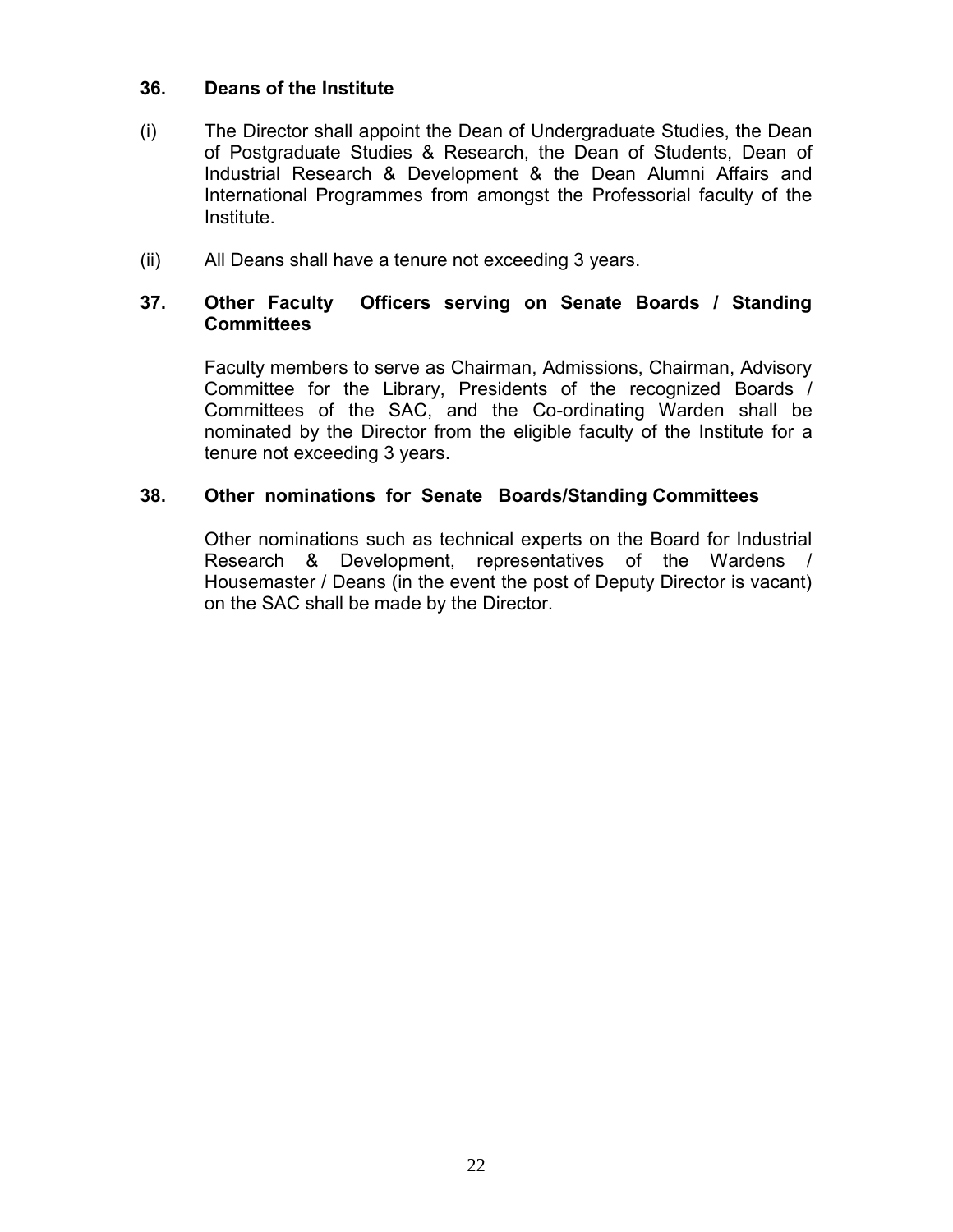#### **CHAPTER V**

#### **PROCEDURES**

- 39. The procedures for nomination and operation specified in the Senate Manual shall be followed. Any inadequacy shall be referred by the Secretary of the Senate to the Chairman so that proper changes and additions may be made.
- 40. The provisions in the Senate Manual may be added to, amended or repealed at any meeting of the Senate, provided that written notice of the proposed action has been sent to each member of the Senate at least two weeks prior to the meeting at which modification of the particular provision is sought. Modification of the said provision shall require the approval of a majority of the members of the Senate present at the meeting in question and shall become effective on the date specified by the Senate.
- 41. All meetings of the Senate shall be governed by the procedure specified below:
- (a) Members of the Senate / Secretaries of the Senate, Committees should communicate to the Secretary, Senate items together with notes for inclusion on the agenda at least 2 weeks before the date of the meeting. Items submitted later than the above stipulated deadline should be submitted directly to the Chairman. The reasons for the delay in submission must invariably be stated in a covering note. On consideration of the reasons for delay, the Chairman may give approval for inclusion of the item in the supplementary agenda.
- (b) The agenda papers should be in the hands of the members at least one week before the date of the meeting.
- (c) The Chairman would invite comments from the members who have definite ideas about the proposal ahead of the meeting. Those who have given comments will be allowed to speak first on the Senate floor.
- (d) Once persons who have given written comments have expressed their views on the floor of the Senate, the Chairman may like to invite additional comments. Thereafter, he shall summarise the discussion along with his own views in the matter. A decision on the item will then be arrived at and a resolution passed to this effect.
- (e) A decision once taken should not normally be re-opened within one year from the date of the decision; however, the Chairman may move to re-consider the matter within the year under exceptional circumstances.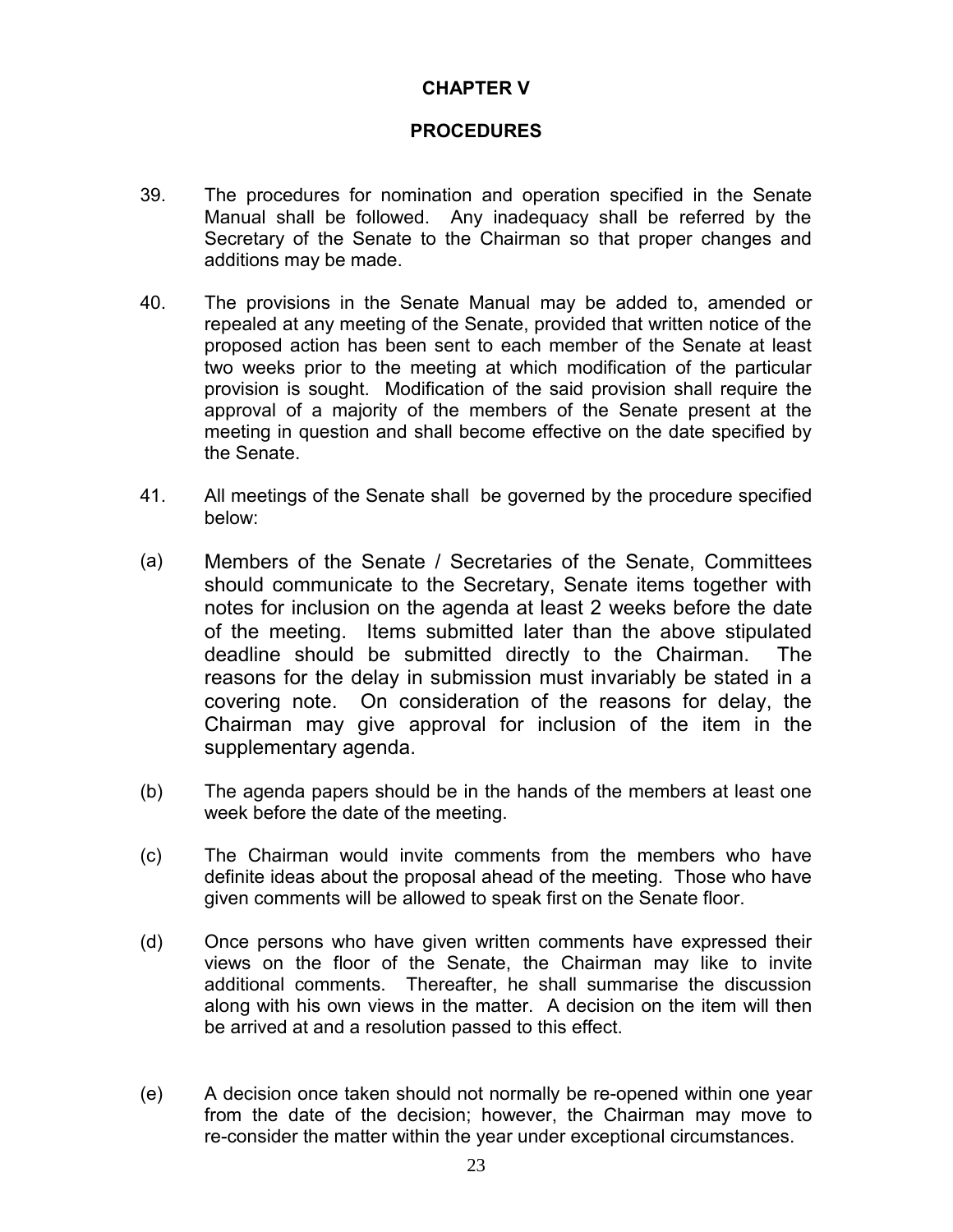- 42. Normally, the order of business at regular meetings of the Senate shall be as follows:
- (i) Confirmation of minutes of previous meeting;
- (ii) Announcements by the Chairman;
- (iii) Follow-up-action on previous decisions;
- (iv) Reports of Boards and other Committees appointed by the Senate;
- (v) Unfinished business from the previous meeting; and
- (vi) New Business

The order of business at any special or requisitioned meeting of the Senate shall be as follows:

- (i) The special business of the occasion; and
- (ii) Any other business that may be admitted by the Chairman of the Senate under special circumstances.
- 43. At any meeting of the Senate, decisions must be formalised by means of a consensus or an affirmative vote. Questions of order not covered in the Senate Manual shall be governed by rulings of the Chairman of the Senate at that time. Subsequently, the Senate may consider the matter and indicate guidelines for future usage.
- 44. Experts to be nominees of the Senate to serve on Selection Committees (Statute 12.3) shall be chosen by the Chairman of the Senate, on behalf of the Senate, on the recommendation of the Head of Department / Centre concerned who shall in turn consult the Executive Committee / Professorial Committee of the Department / Centre before making their recommendations.

**\* \* \* \* \***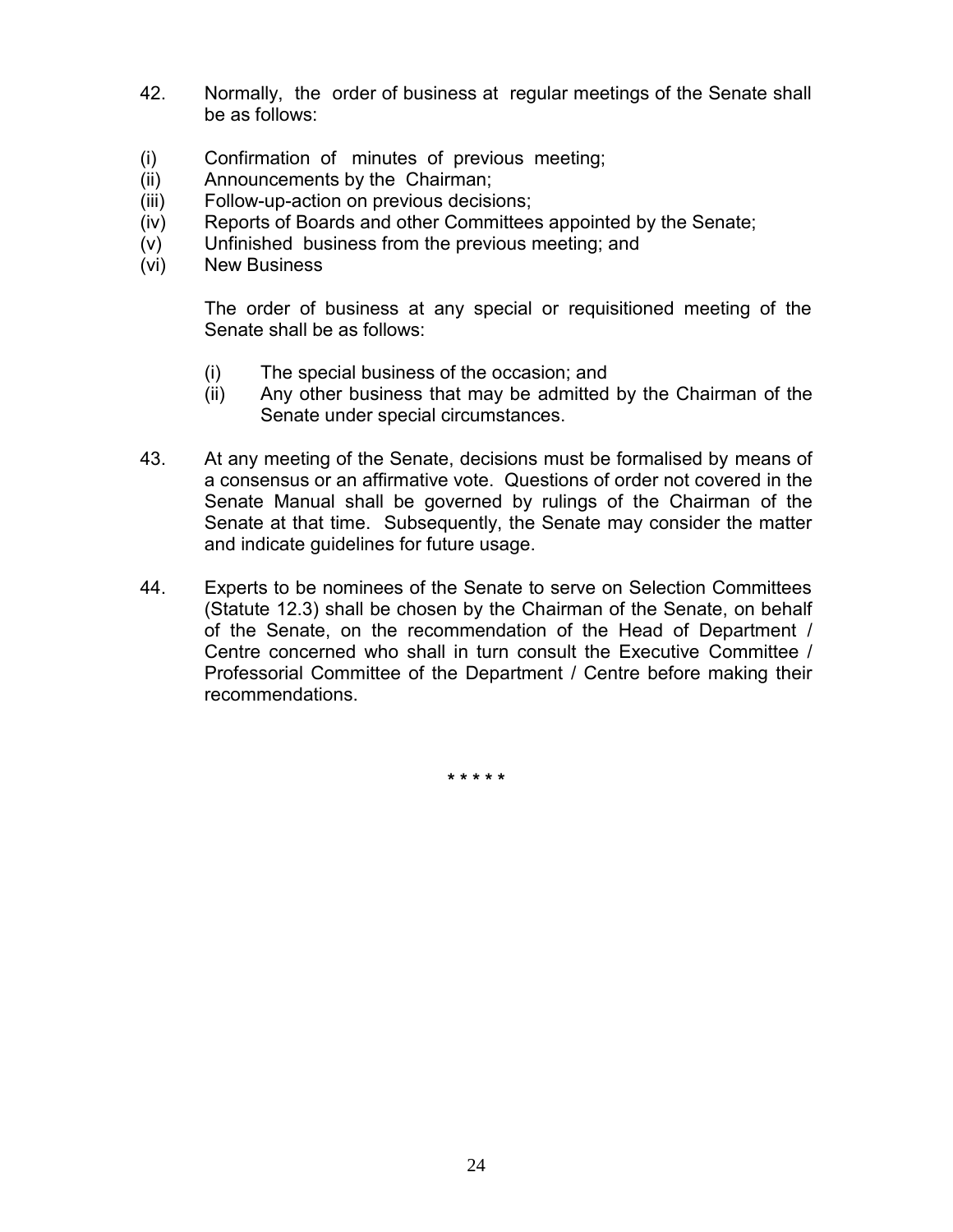## **APPENDIX**

**Relevant Extracts from the Act and Statutes of the Institute**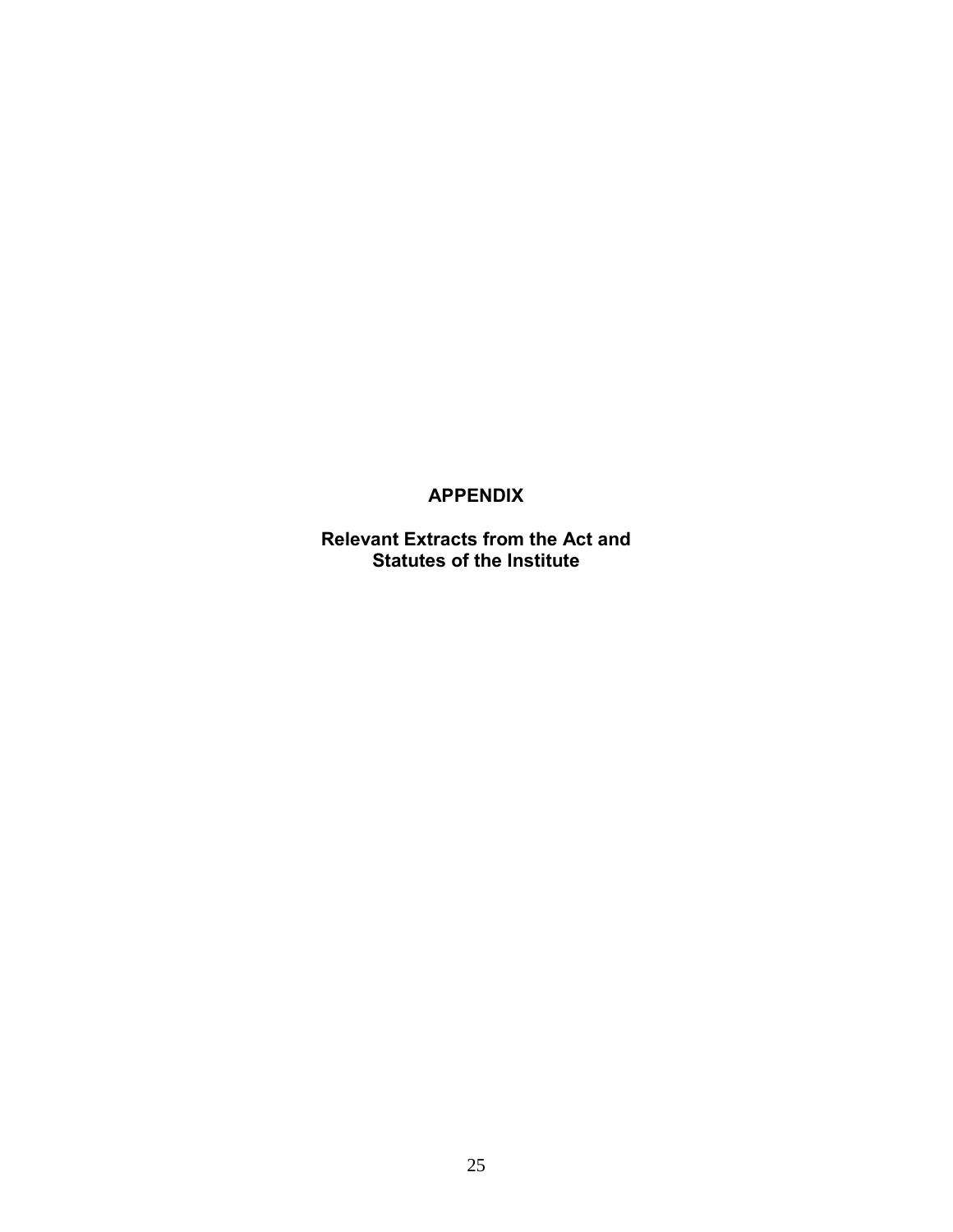# **Sections relevant to the Manual as contained in the Institutes of Technology (Amendment) Act, 1963**

*Section 10:* The following shall be the authorities of an Institute, namely:

- (a) a Board of Governors;
- (b) a Senate; and
- (c) such other authorities as may be declared by the Statutes to be the authorities of the Institute.

*Section 11:* The Board of an Institute shall consist of the following persons, namely:

- (a) the Chairman, to be nominated by the Visitor;
- (b) the Director, ex officio;
- (c) one person to be nominated by the Government of each of the States comprising the zone in which the Institute is situated, from among persons who, in the opinion of that Government, are technologists or industrialists of repute;
- (d) four persons having special knowledge or practical experience in respect of education, engineering or science to be nominated by the Council; and
- (e) two professors of the Institute, to be nominated by the Senate.

*Explanation:* In this section, the expression "zone" means a zone as for the time being demarcated by the All-India Council for Technical Education for the purposes of this Act.

*Section 14:* The Senate of each Institute shall consist of the following persons, namely:

- (a) the Director, ex officio, who shall be the Chairman of the Senate;
- (b) the Deputy Director, ex officio
- (c) the professor appointed or recognised as such by the Institute for the purpose of imparting instructions in the Institute;
- (d) three persons, not being employees of the Institute, to be nominated by the Chairman in consultation with the Director, from among educationists of repute, each from the fields of science, engineering and humanities; and
- (e) such other members of the staff as may be laid down in the Statues.

*Section 15:* Subject to the provisions of this Act, the Statutes and the Ordinances, the Senate of an Institute shall have the control and general regulation, and be responsible for the maintenance of standards of instruction, education and examination in the Institute and shall exercise such other powers and perform such other duties as may be conferred or imposed upon it by Statutes.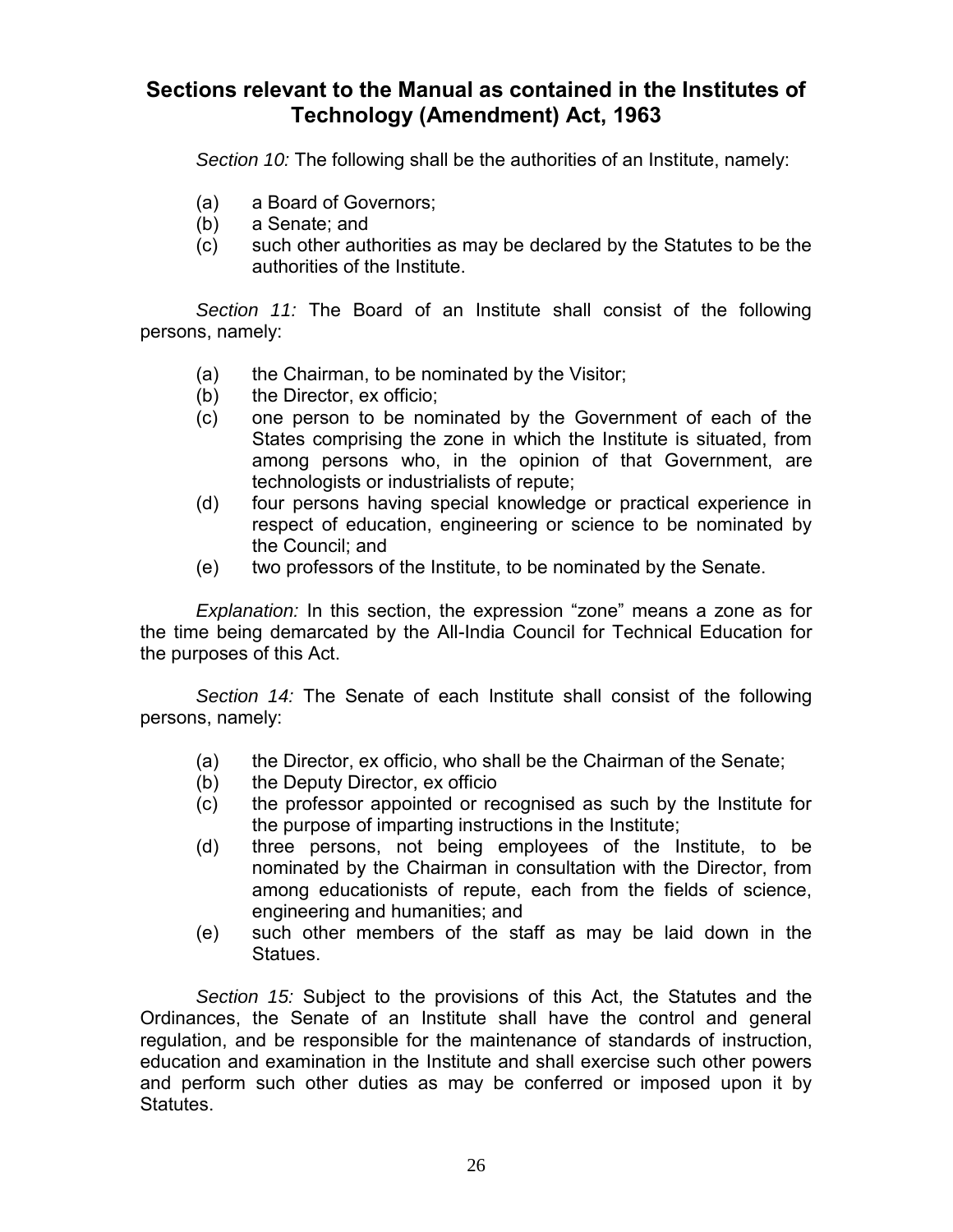*Section 26:* Subject to the provisions of this Act, the Statutes may provide for all or any of the following matters, namely:

- (a) the conferment of honorary degrees;
- (b) the formation of departments of teaching;
- (c) the fees to be charged for courses of study in the Institute and for admission to the examinations of degrees and diplomas of the Institute;
- (d) the institution of fellowships, scholarship exhibitions, medals and prizes;
- (e) the term of office and the method of appointment of officers of the Institute;
- (f) the qualifications of teachers of the Institute;
- (g) the classification, the method of appointment and the determination of the terms and conditions of service of, teachers and other staff of the Institute;
- (h) the constitution of pension, insurance and provident funds for the benefit of the officers, teachers and other staff of the Institute;
- (i) the constitution, powers and duties of the authorities of the Institute;
- (j) the establishment and maintenance of halls and hostels;
- (k) the conditions of residence of students of the Institute and the levying of fees for residence in the halls and hostels and of other charges;
- (l) the manner of filling vacancies among members of the Board;
- (m) the allowances to be paid to the Chairman and members of the Board;
- (n) the authentication of the orders and decisions of the Board;
- (o) the meetings of the Board, the Senate, or any Committee, the quorum at such meetings and the procedure to be followed in the conduct of their business;
- (p) any other matter which by this Act is to be or may be prescribed by the Statutes.

*Section 27:* (1) The first Statutes of each Institute shall be framed by the Council with the previous approval of the Visitor and a copy of the same shall be laid as soon as may be before each House of Parliament.

- (2) The Board may, from time to time, make new or additional Statutes or may amend or repeal the Statutes in the manner hereafter in this section provided.
- (3) Every new Statute or addition to the Statutes or any amendment or repeal of a Statute shall require the previous approval of the Visitor who may assent thereto or withhold assent or remit it to the Board for consideration.
- (4) A new Statute or a Statute amending or repealing an existing Statute shall have no validity unless it has been assented to by the Visitor.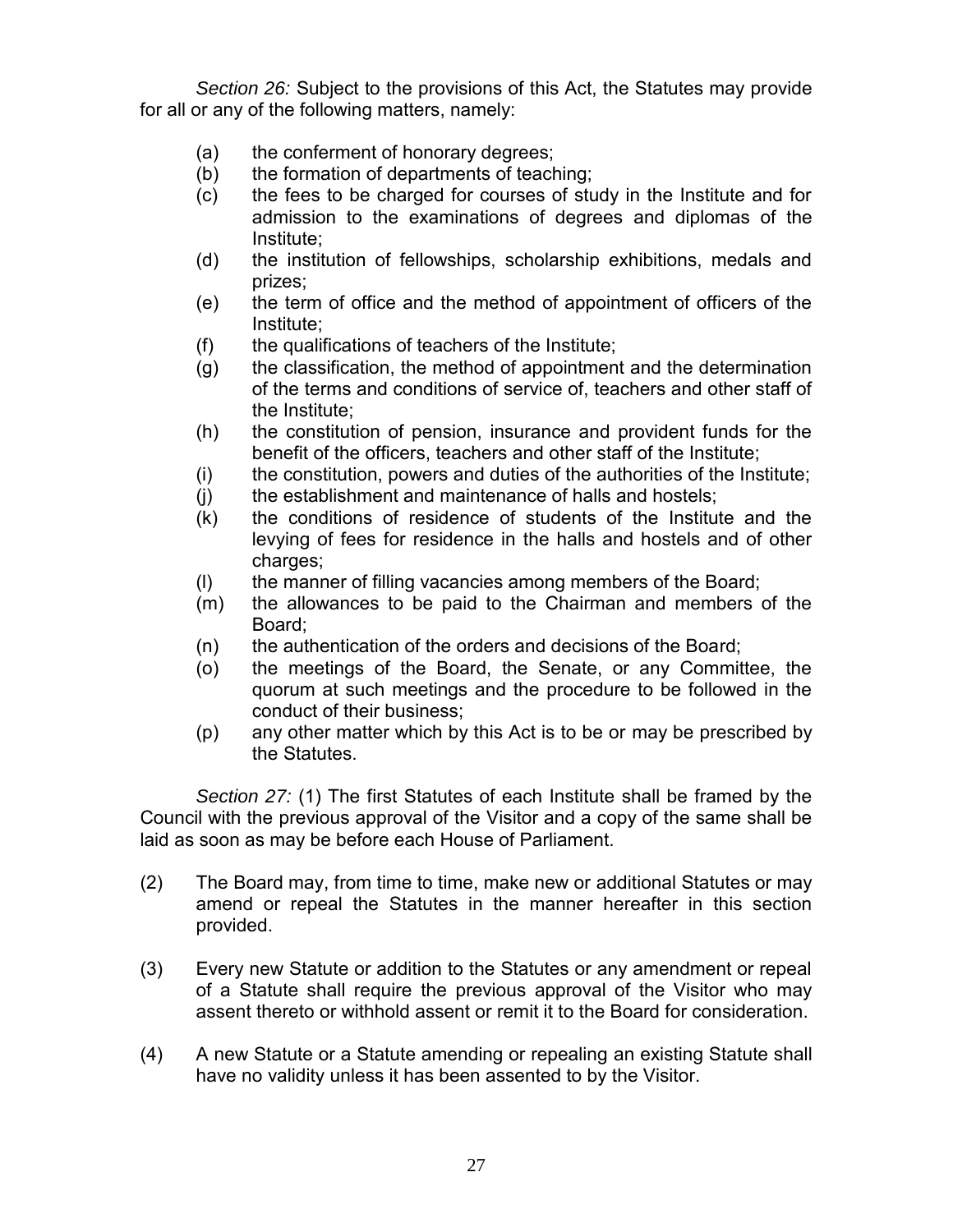*Section 28:* Subject to the provisions of this Act and the Statutes, the Ordinances of each Institute may provide for all or any of the following matters, namely:

- (a) the admission of the students to the Institute;
- (b) the courses of study to be laid down for all degrees and diplomas of the Institute;
- (c) the conditions under which students shall be admitted to the degree or diploma courses to the examinations of the Institute, and shall be eligible for degrees and diplomas;
- (d) the conditions of award of the fellowships, scholarships, exhibitions, medals and prizes;
- (e) the conditions and mode of appointment and duties of examining bodies, examiners and moderators;
- (f) the conduct of examinations;
- (g) the maintenance of discipline among the students of the Institute; and
- (h) any other matter which by this Act or the Statutes is to be or may be provided for by the Ordinances.

*Section 29:* (1) Save as otherwise provided in this section Ordinances shall be made by the Senate.

- (2) All Ordinances made by the Senate shall have effect from such date as it may direct, but every Ordinance so made shall be submitted as soon as may be, to the Board and shall be considered by the Board at its next meeting.
- (3) The Board shall have power by resolutions to modify or cancel any such Ordinance and such Ordinance shall from the date of such resolution stand modified accordingly or cancelled, as the case may be.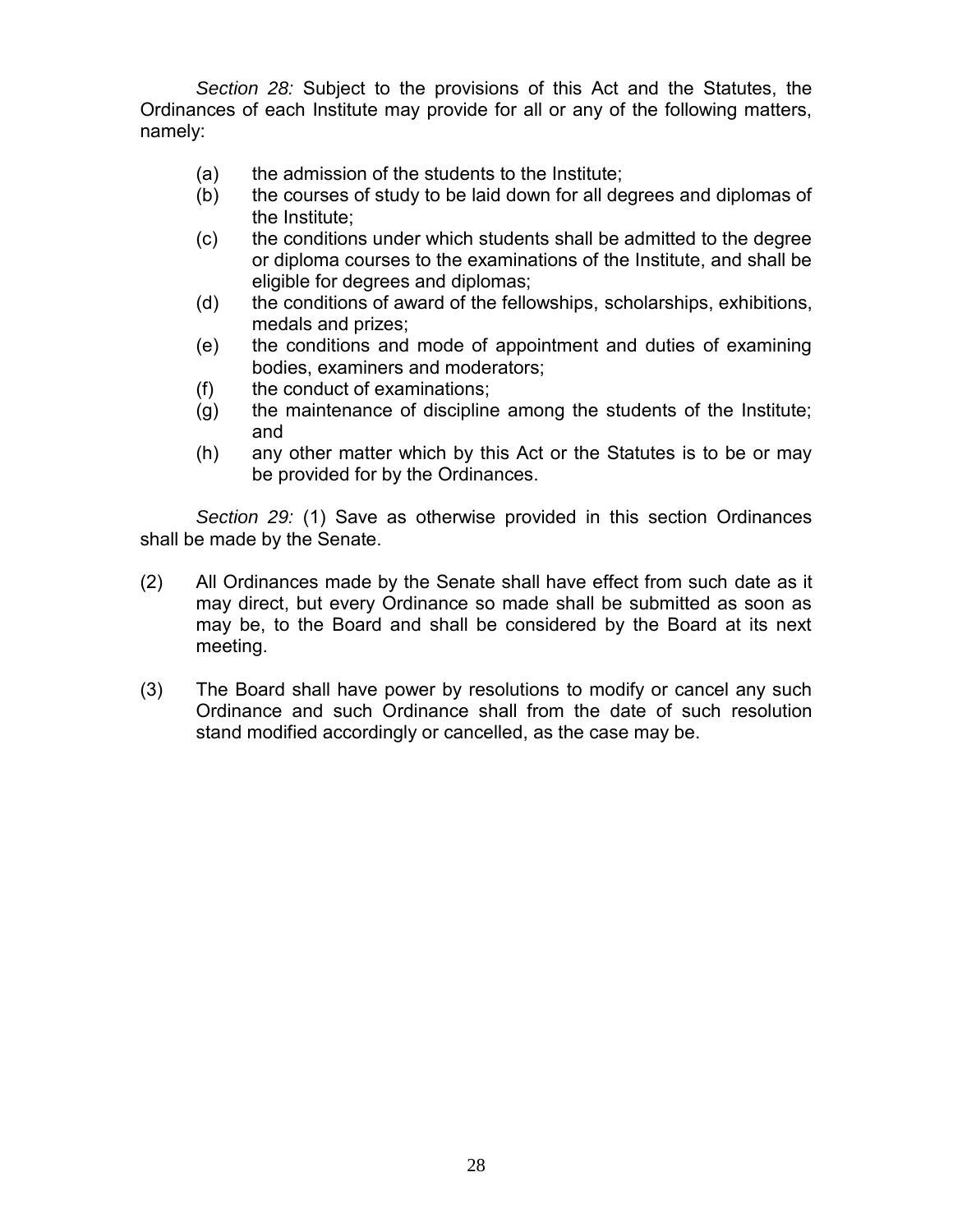# **Provisions of the Statutes of the I.I.T. Delhi, relevant to the Manual**

#### **Para 4 – The Senate**

- (1) In addition to the persons mentioned in section 14 of the Act, the following shall be the members of the Senate, namely:
	- (a) Heads of the departments, centres, schools or divisions other than professors.
	- (b) The Librarian of the Institute;
	- (c) One Warden by rotation in order of seniority in service as Warden, for a period of one year.
	- (d) Workshop Superintendent of the Institute;
	- (e) Not more than six other members of the staff for their special knowledge appointed by the Chairman after consultation with the Director for such period as may be specified by the Chairman.
- (2) Subject to the provisions of the Act, the Senate shall have power to:
	- (a) frame and revise curricula and syllabi for courses of studies for the various departments.
	- (b) make arrangements for the conduct of examinations; appoint examiners, moderators, tabulators and the like.
	- (c) declare the results of the examinations or to appoint committees or officers to do so and to make recommendations to the Board regarding conferment or grant of degrees, diplomas and other academic distinctions or titles;
	- (d) appoint Advisory Committees or Expert Committees or both for the Departments of the Institutes to make recommendations on academic matters connected with the working of the Department, the Head of the Department concerned shall act as convenor of such Committees;
	- (e) appoint Committees from amongst the members of the Senate, other teachers of the Institute and experts from outside to advise on such specific academic matters as may be referred to any such committee by the Senate;
	- (f) consider the recommendations of the Advisory Committee attached to various departments and that of Expert and other Committees and take such action (including the making of the recommendations to the Board) as circumstances of each case may require;
	- (g) make periodical review of the activities of the departments and take appropriate action (including the making of recommendations to the Board);
	- (h) supervise the working of the Library;
	- (i) promote research within the Institute and require reports on such research from the persons engaged thereon;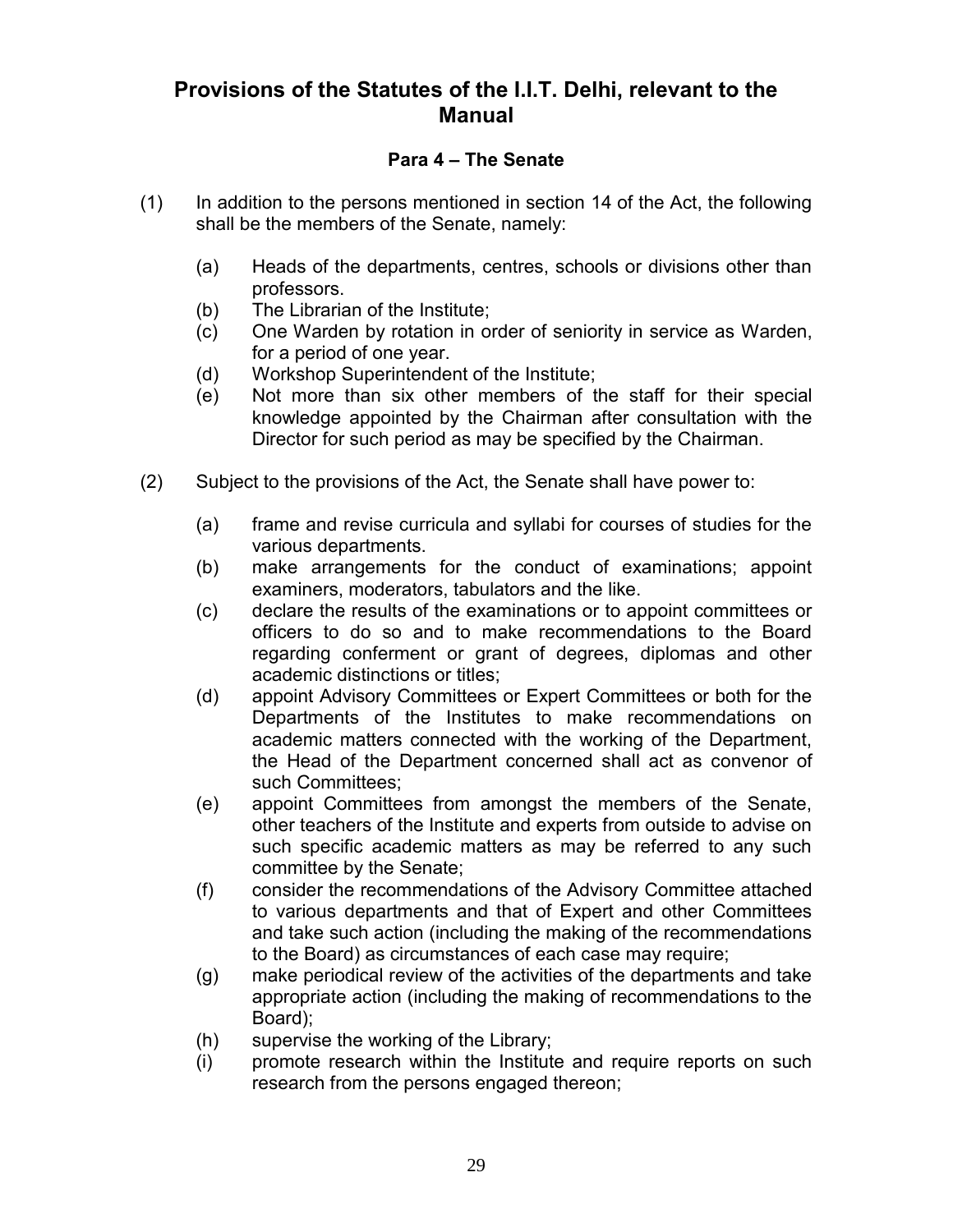- (j) provide for the inspection of the classes and the Halls of Residence in respect of the instructions and discipline therein, supervise the co-curricular activities of the students of the Institute and submit reports thereon to the Board;
- (k) award stipends, scholarships, medals and prizes and make other awards in accordance with the Ordinances and such conditions as may be attached to the awards;
- (l) make recommendations to the Board with regard to:
	- (i) the creation of posts of the academic staff and the abolition thereof; and
	- (ii) the emoluments and duties attached to such posts.
- (3) The Senate shall meet as often as is necessary but not less than four times during a calendar year.
- (4) Meetings of the Senate shall be convened by the Chairman of the Senate either on his own initiative or on a requisition signed by not less than 20% of the members of the Senate. Requisitioned meeting shall be a special meeting to discuss only those items of agenda for which requisition is made. The requisitioned meeting shall be convened by the Chairman of the Senate on date and time convenient to him within 15 days of the notice given for such a requisition.
- (5) One-third of the total number of members of the Senate shall form a quorum for a meeting of the Senate.
- (6) The Director, if present, shall preside at every meeting of the Senate. In his absence, the Deputy Director shall preside and in the absence of both the Director and the Deputy Director, the senior most of the Professors present shall preside at the meeting.
- (7) A written notice of every meeting, together with the agenda, shall be circulated by the Registrar to the members of the Senate at least a week before the meeting. The Chairman of the Senate may permit inclusion of any item for which due notice could not be given.
- (8) Notwithstanding the provisions of sub-statute (7), the Director may call an emergency meeting of the Senate at short notice to consider urgent special issues.
- (9) The ruling of the Chairman of the Senate in regard to all questions of procedure shall be final.
- (10) The minutes of the proceedings of a meeting of the Senate shall be drawn up by the Registrar and circulated to all the members of the Senate present in India, provided that any such minute shall not be circulated if the Senate considers such circulation prejudicial to the interests of the Institute. The minutes, along with amendments, if any, suggested shall be placed for confirmation at the next meeting of the Senate. After the minutes are confirmed and signed by the Chairman of the Senate, they shall be recorded in a minute book which shall be kept open for inspection by the members of the Senate, the Board and the Council at all times during office hours.

**\* \* \* \***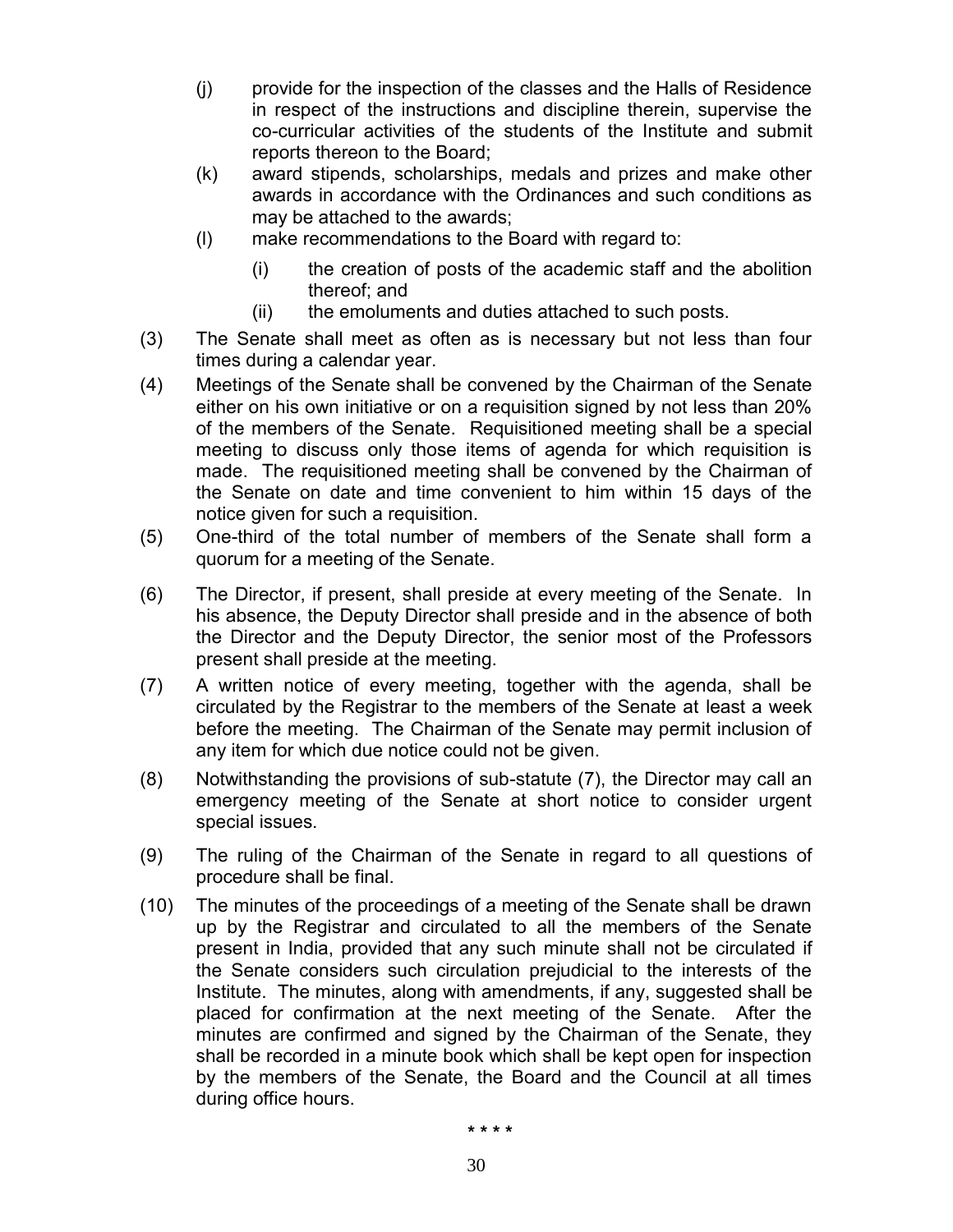#### **24. Student Affairs Council (SAC)**

- (i) The Council shall consist of the following members:
	- (a) Director (ex- officio);
	- (b) Dean of Students (ex-officio);
	- (c) Presidents of all the Boards recognised and named in the Constitution of the SAC (ex-officio);
	- (d) Presidents of the Committees recognized and named in the Constitution of the SAC (ex-officio);
	- (e) Immediate past Dean of Students (ex-officio);
	- (f) Deputy Registrar (Student Affairs) or other administrative officer not so designated but working in that capacity (ex-officio);
	- (g) Deputy Directors (ex –officio);
	- (h) One Housemaster;
	- (i) Two Wardens;
	- (j) Two members of the Senate with a tenure of two years and with 50% nominees retiring each year.
	- (k) General Secretaries of Boards recognized and named in the Constitution of the SAC and AIC-UG (ex-officio);
	- (l) Secretaries of the Committees recognized and named in the Constitution of the SAC(ex-officio);
	- (m) Immediate past General Secretaries of Boards recognized and named in the Constitution of SAC(ex-officio);
	- (n) Two immediate past General Secretaries of the Student Affairs Council (SAC) (ex-officio);
	- (o) Two representatives of the Research Scholars;
	- (p) Two representatives of M.Tech. Students.
	- (q) One representatives of the Married Students Hostel;
	- (r) Two representatives of each Hostel.
	- (s) One representative of combined M.Sc class.
	- (t) Dean, PGS&R
	- (u) Dean, UGS
	- (v) Head, Counseling Service
	- (w) Associate Dean of Students
	- (x) One representative of PG programmes
	- (y) One representative of Day Scholars
	- (z) Secretaries of the committees set up by the SAC
	- (aa) Two representatives from AIC(UGS)
	- (bb) Secretary, NSS
	- (cc) General Secretary, SAC
- (ii) One of the Student members of the Council other than those in an exofficio capacity shall serve as Convenor-Secretary of the Council and shall be designated as General Secretary, Student Affairs Council (SAC);
- (iii) Faculty members on the Council under Clause 24(i), (h, i) shall be nominated by the Director in consultation with the Dean of Students. All student members of the Council other than those in an ex-officio capacity shall be elected by their respective constituencies as per the election procedure provided in the Constitutions of the SAC and the Board for Hostel Management. Faculty members on the Council under Clause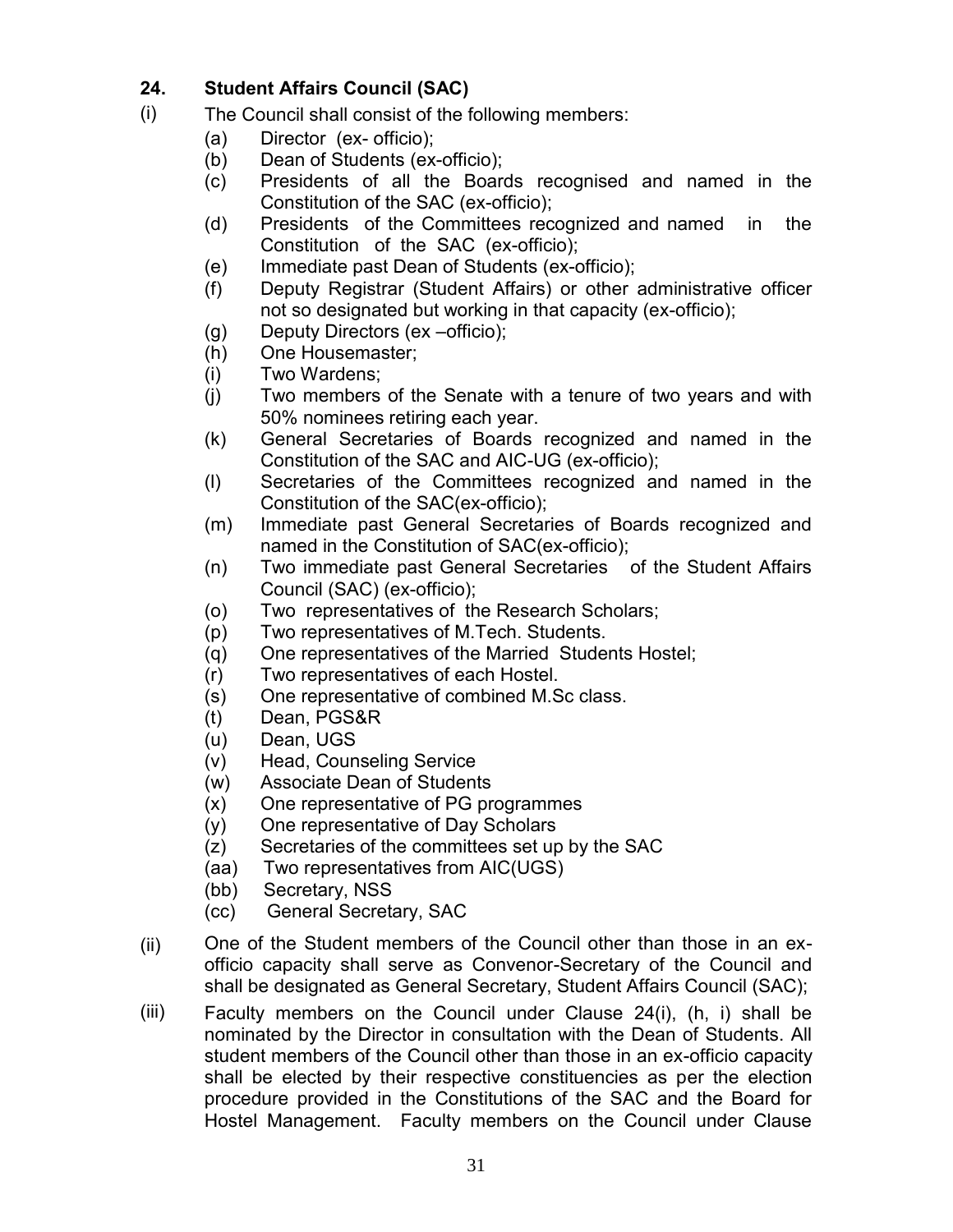24(i) (j) shall be nominated by the Senate. Student-members in the Council in an ex-officio capacity as General Secretaries/ Secretaries of the Boards / Committees recognised by the SAC shall be elected in accordance with procedures provided in the Constitutions of the concerned Boards / Committees. Immediate past General Secretaries of Boards/SAC shall be members of the Council only if they are still bonafide students of the Institute.

- (iv) The tenure of all student – members including those in an ex-officio capacity shall be as provided in the Constitution of the Student Affairs Council. The tenure of all faculty members other than those in an exofficio capacity shall be one academic year extendable in the event they are re-nominated.
- (v) The Council shall continue to function on the expiry of its term, in the event a new Council has not been constituted for any reason. However, the maximum period of such extension shall be three months.
- (vi) The Council shall meet at least four times in a semester with 50% of its membership serving as a quorum. If a member representing the Senate fails to attend three consecutive meetings without leave of absence from the Student Affairs Council, he shall cease to be a member of the Council and the Department / Centre represented by him shall be requested to nominate another representative in his place.
- (vii) The Director shall be the ex-officio Chairman of the Council. The Dean of Students, nominated by the Director from amongst the Professorial faculty of the Institute, shall be the ex-officio Vice-Chairman of the Council. He shall serve for a period not exceeding three years.
- (viii) The duties and responsibilities of the Council shall be over-all policy formulation, co-ordination and review of all student affairs which are of a non-academic nature e.g. co-curricular affairs, student housing, student counselling and student discipline. The Council shall also serve as a forum for discussion on all other aspects of student life including curricular affairs.
- (ix) The Council shall have an Executive Committee which shall meet as and when necessary and shall take day-to-day decision (on matters within the purview of the Council) on behalf of the Council. The membership of the Executive Committee shall be as provided in the Constitution of the SAC.
- (x) The Council shall have a Co-ordinating Committee which shall meet as and when necessary and shall co-ordinate the activities of the recognised Boards / Committees of the SAC. The membership of the Co-ordinating Committee shall be as provided in the Constitution of the SAC.
- (xi) In the event the Dean of Students acts as the President BHM, the Co-ordinating Warden shall serve on the SAC and its Co-ordinating Committee against the slot of President BHM.
- (xii) In the event there is no Deputy Director at the Institute, one of the other Deans of the Institute shall be nominated by the Director in consultation with the Dean of Students to serve on the SAC.

**\* \* \* \* \***

Edited and produced by Shri V.K. Wadhwa, Deputy Registrar (Conference), IIT Delhi.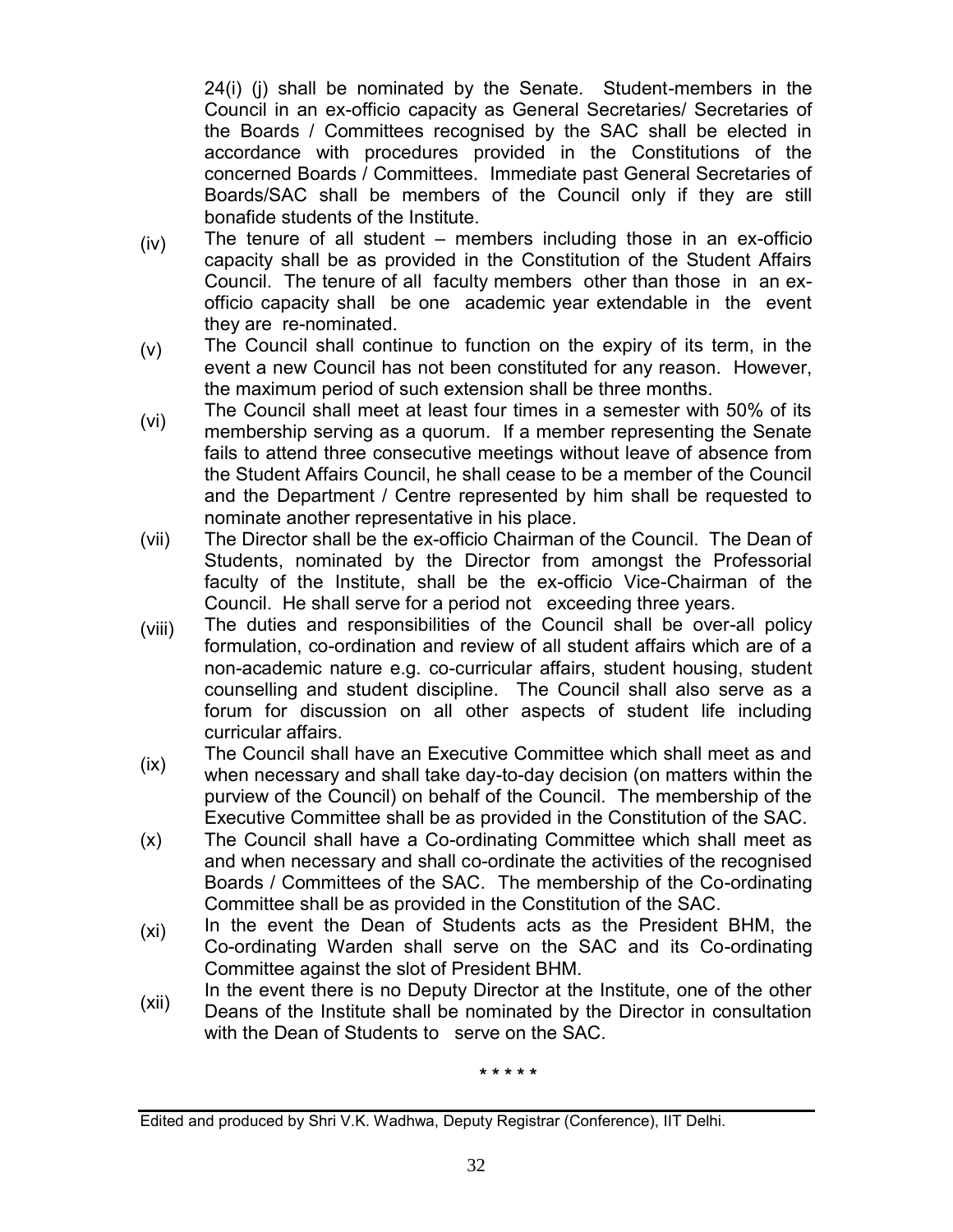# **CONTENTS**

|                    |                                                                                           | Page |
|--------------------|-------------------------------------------------------------------------------------------|------|
| <b>CHAPTER I</b>   | Membership, Officers, Meetings, Role                                                      | 1    |
| <b>CHAPTER II</b>  | Boards and Standing Committees of the<br>Senate: General Provisions                       | 4    |
| <b>CHAPTER III</b> | Boards and Standing Committees : Their<br><b>Composition, Duties and Responsibilities</b> | 6    |
| <b>CHAPTER IV</b>  | Boards and Standing Committees: Nomination<br>Procedure                                   | 18   |
| <b>CHAPTER V</b>   | Procedures                                                                                | 23   |
| <b>APPENDIX</b>    | Relevant Extracts from the Act and Statutes of<br>the Institutes.                         | 25   |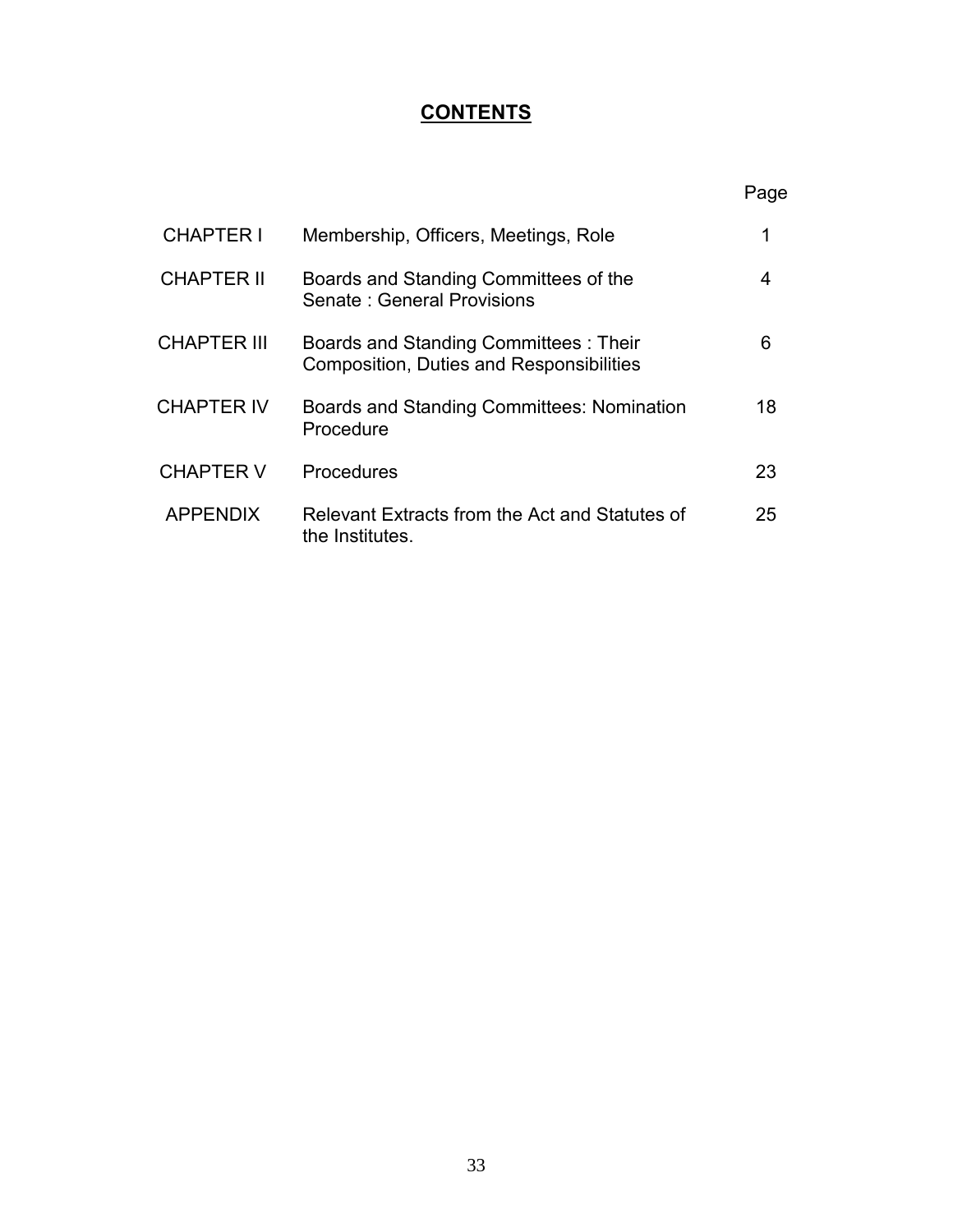# <u>विशय सूची</u>

|            |                                                               | ਧ੍ਰਭ੍ਰ       |
|------------|---------------------------------------------------------------|--------------|
| अध्याय।    | सदस्यता, अधिकारीगण, बैठकें, भूमिका                            | 9            |
| अध्याय II  | अभिशद के बोर्ड तथा स्थायी समितियॉ— सामान्य<br>प्रावधान        | $\mathsf{x}$ |
| अध्याय III | बोर्ड और स्थायी समितियां : उनका गठन, कार्य<br>और उत्तरदायित्व | ٤,           |
| अध्याय IV  | बोर्ड और स्थायी समितियां : नामांकन प्रक्रिया                  | २०           |
| अध्याय V   | प्रक्रियाएं                                                   | २६           |
| पेरेशिश्ट  | संस्थान के अधिनियम तथा संविधियों के सुसंगत<br>उद्धरण          | २८           |